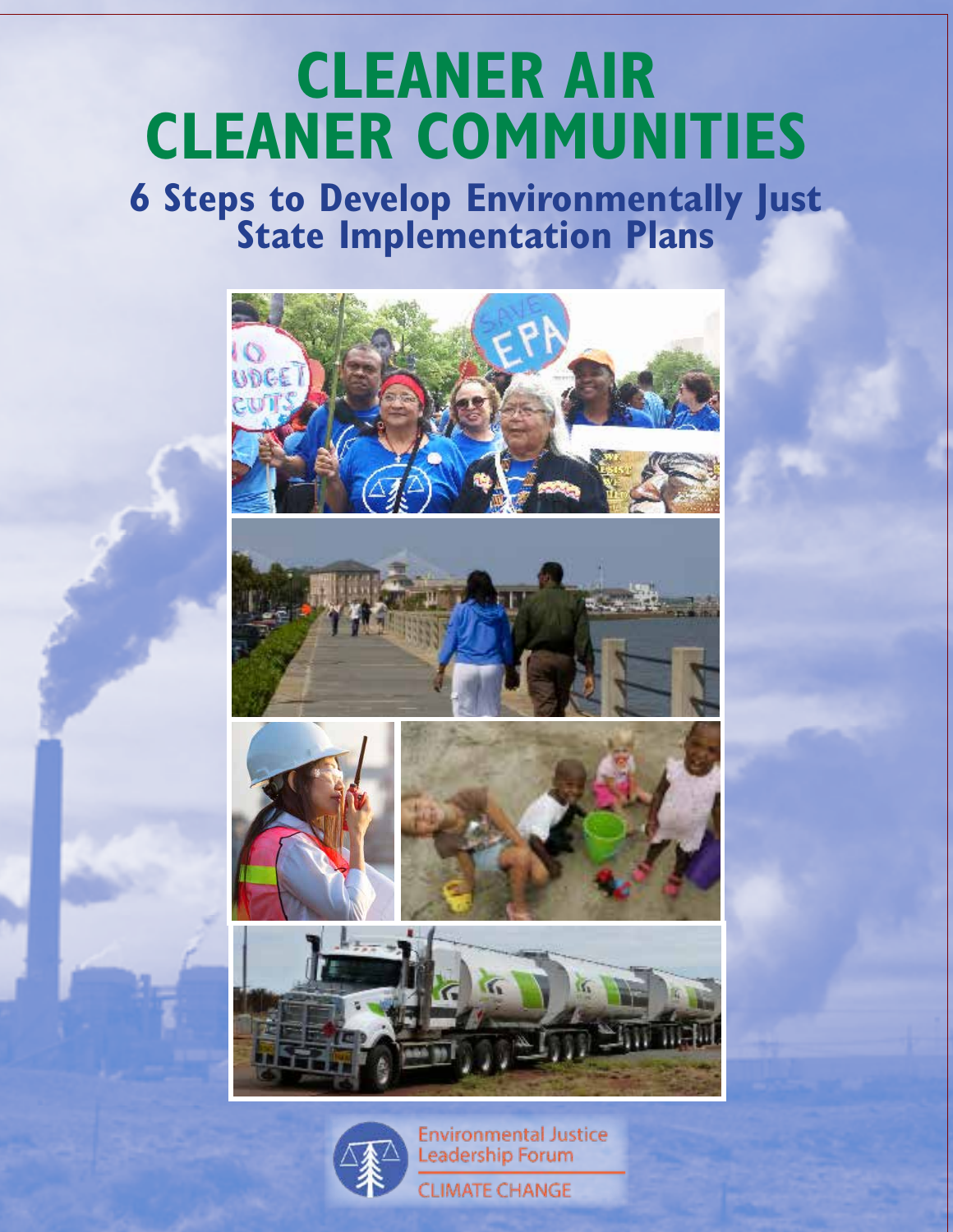## MISSION STATEMENT

**FISHIP FUTULIT UIT** Arctic Village/Alaska advance climate justice and impact policy to ensure the  $\overline{\phantom{a}}$  CATA (The Farming  $\overline{\phantom{a}}$ of indigenous communities, **Earth** CIDA, Inc./Texa The EJ Leadership Forum on Climate Change works to protection and promotion communities of color and low income throughout the United States.



## Environmental Justice Leadership Forum Members

**ENT** Alaska Community Action on Toxics/Alaska Community Action on Toxics/Alaska Arbor Hill Environmental Justice Corporation/New York nge works to **Asian Pacific Environmental Network/California** Fig. 2. Center for Earth, Energy & Democracy/Minnesota **THE FATA CETA CERTA COMMITTEE** Center on Race, Poverty & the Environment/California **of color and low** Communities for a Better Environment/California **Envut the United** Deep South Center for Environmental Justice at Dillard University/Louisiana **• Connecticut Connecticut Connecticut Connecticut Connecticut Connecticut Connecticut Connecticut Connecticut Connecticut Connecticut Connecticut Connecticut Connecticut Connecticut Connecticut Connecticut Connecticut Con** en South Center for Environmental Health Coalition/California Environmental Justice Action Group of Western New York/New York Environmental Justice Advocates of Minnesota/Minnesota environmental Justice Health Alliance/New Mexico **• Ending Advocates of Advocates of Advocates of Minnesotal Advocates of Advocation**<br>Farmworker Health and Safety Institute/New Jersey **• Farmworker Health and Safety Institute Institute Inc./Michigan Example 2** Land Loss Prevention Project/North Carolina **FRATT'INI** SALLITTINING CONTROLLER Little Village Environmental Justice Organization/Illinois **FILITTLE VILLAGE ENVIROPHENTAL LOS Jardines Institute/New Mexico** • New Jersey Environmental Justice Alliance/New Jersey OPAL Environmental Justice Oregon/Oregon **• ORAL ENGINEERING CORPORE OR AN INCREDIT OF CORPORE OR AN INCREDIT OF CORPORATION People Organizing to Demand Environmental and Economic Rights/California Physicians for Social Responsibility – Los Angeles/California**<br> **Physicians for Social Responsibility – Los Angeles/California From Sustainable Community Development Group/Washington, D.C.** Sustainable Community Development Group/Washington, D.C. **For Sustainable Community Development Group** Advocates for Environmental Human Rights/Louisiana California Environmental Rights Alliance/California CATA (The Farmworkers Support Committee)/New Jersey CIDA, Inc./Texas Connecticut Coalition for Environmental Justice/Connecticut Harambee House/Georgia Indigenous Environmental Network/Minnesota Jesus Peoples Against Pollution/Mississippi Just Transition Alliance/California Kentuckians for the Commonwealth/Kentucky Kingdom Living Temple/South Carolina Kingsley Association/Pennsylvania The Labor/Community Strategy Center/California New Jersey Environmental Justice Alliance/New Jersey WE ACT for Environmental Justice/New York

#### Partners /Allies

• Center for Energy and Environmental Justice/Mississippi Center for Energy and Environmental Justice/Mississippi • Southeast Care Coalition/Virginia  $\bullet$  Metro St. Louis Coalition for  $\bullet$  is the Inclusion and  $\bullet$ Alaska Wild/Alaska Southeast Care Coalition/Virginia Metro St. Louis Coalition for Inclusion and Equity/Missouri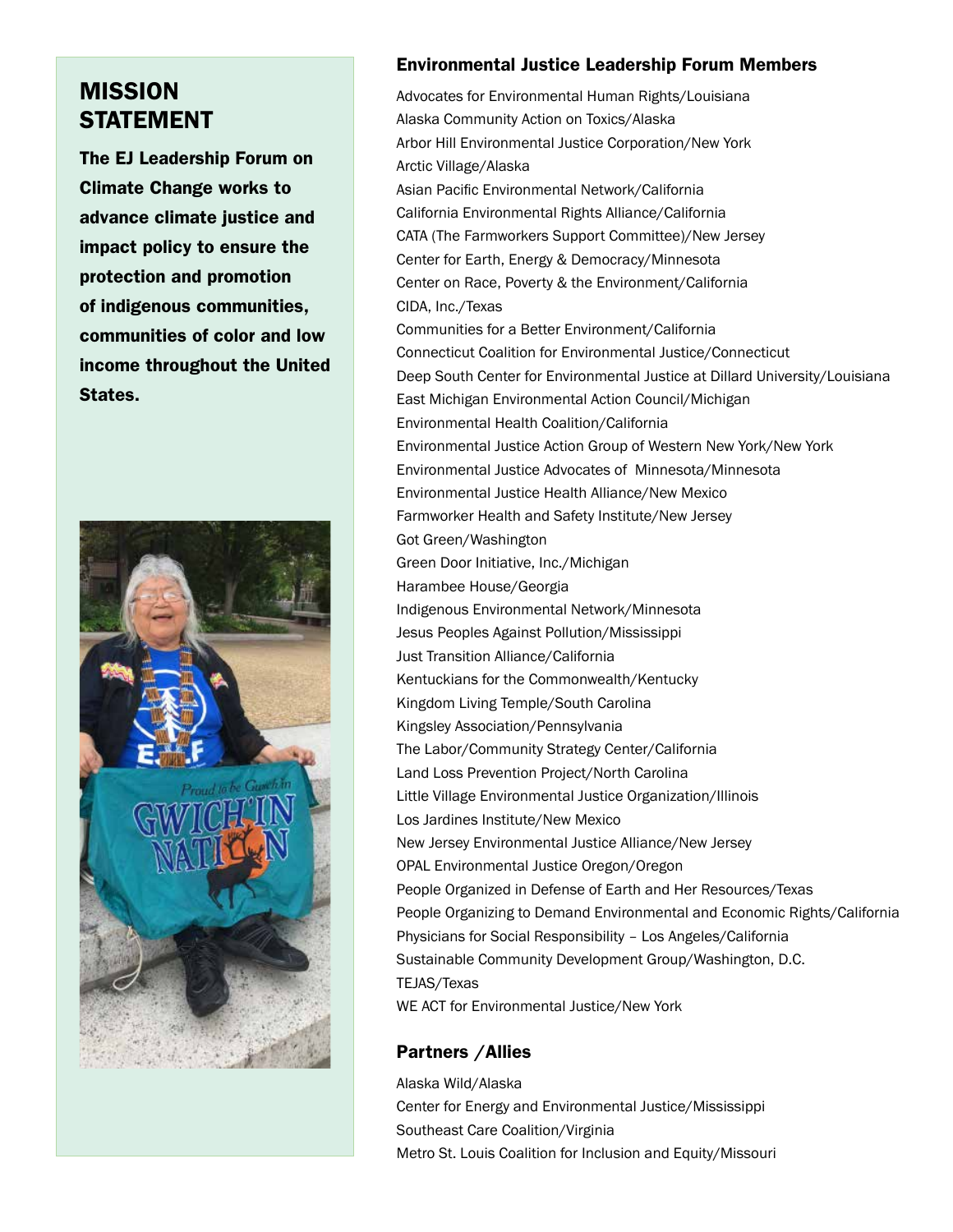#### Environmental Justice Leadership Forum on Climate Change

#### PRINCIPLES OF CLIMATE JUSTICE

1. Establish a zero carbon economy and achieve this by limiting and reducing greenhouse gas emissions in accordance with the levels advocated by the scientific community (25% by 2020 and 80% by 2050) through mechanisms that are controlled by the public sector, generate revenue, are transparent, easily understandable by all, can be set-up quickly and have a track record of improving environmental quality;

2. Protect all of America's people - regardless of race, gender, nationality, or socioeconomic status - and their communities equally from the environmental, health and social impacts of climate change. Ensure that any solutions implemented to respond to or mitigate climate change do not violate human or environmental rights;

3. Ensure that carbon reduction strategies do not negatively impact public health and do not further exacerbate existing health disparities among communities. This includes crafting strategies that prevent the creation of pollution hotspots, eliminate existing emissions hotspots in vulnerable communities, and reduce the emissions of greenhouse gas co-pollutants in and near communities-of-color, Indigenous, and low-income communities;

4. Require those most responsible for creating the impacts that arise from climate change to bear the proportionate cost of responding to the resulting economic, social and environmental crisis. In setting the proportionate cost of climate impacting activity, the full environmental, health, social and economic cost of energy use from extraction to disposal must be included to accurately reflect the cost that energy use has on our environment, our health and our communities;

5. Develop a national goal supported by legislatively dedicated resources to transition us from the fossil fuel economy to the green, clean renewable energy economy by 2020;

6. Position the public sector to be a catalyst for change in the transition to the green, clean renewable energy economy by dedicating some of the revenues generated by carbon reduction strategies to support green clean renewable energy initiatives;

7. Create the opportunity for all Americans, especially people-of-color, Indigenous Peoples and low-income Americans, to experience a just transition as well as participate in the creation and operation of a new green economy by creating a workforce development program to grow living-wage, clean, safe, green jobs in the energy sector and beyond;

8. Provide an economic and social safety net for low-income, people-of-color, Indigenous Peoples and those vulnerable in the middle-income from the structural adjustments in the economy as we transition from the pollution generating fossil fuel economy to the green, clean and renewable economy;

9. Ensure that the green economy has enough jobs for those who need to be retrained and those who historically have been chronically underemployed, unemployed and/or excluded from unions; and

10. Ensure that people-of-color, Indigenous Peoples and low-income communities, who are and continue to be disproportionately impacted by climate change, have the inalienable right to have our voices shape what is the most significant policy debate of the 21st Century.

The Environmental Justice Leadership Forum on Climate Change believes that climate change policies that incorporate these principles are the way forward for the United States of America to restore our credibility nationally and globally on the issue of climate change while preserving the livelihood, health and safety of all Americans.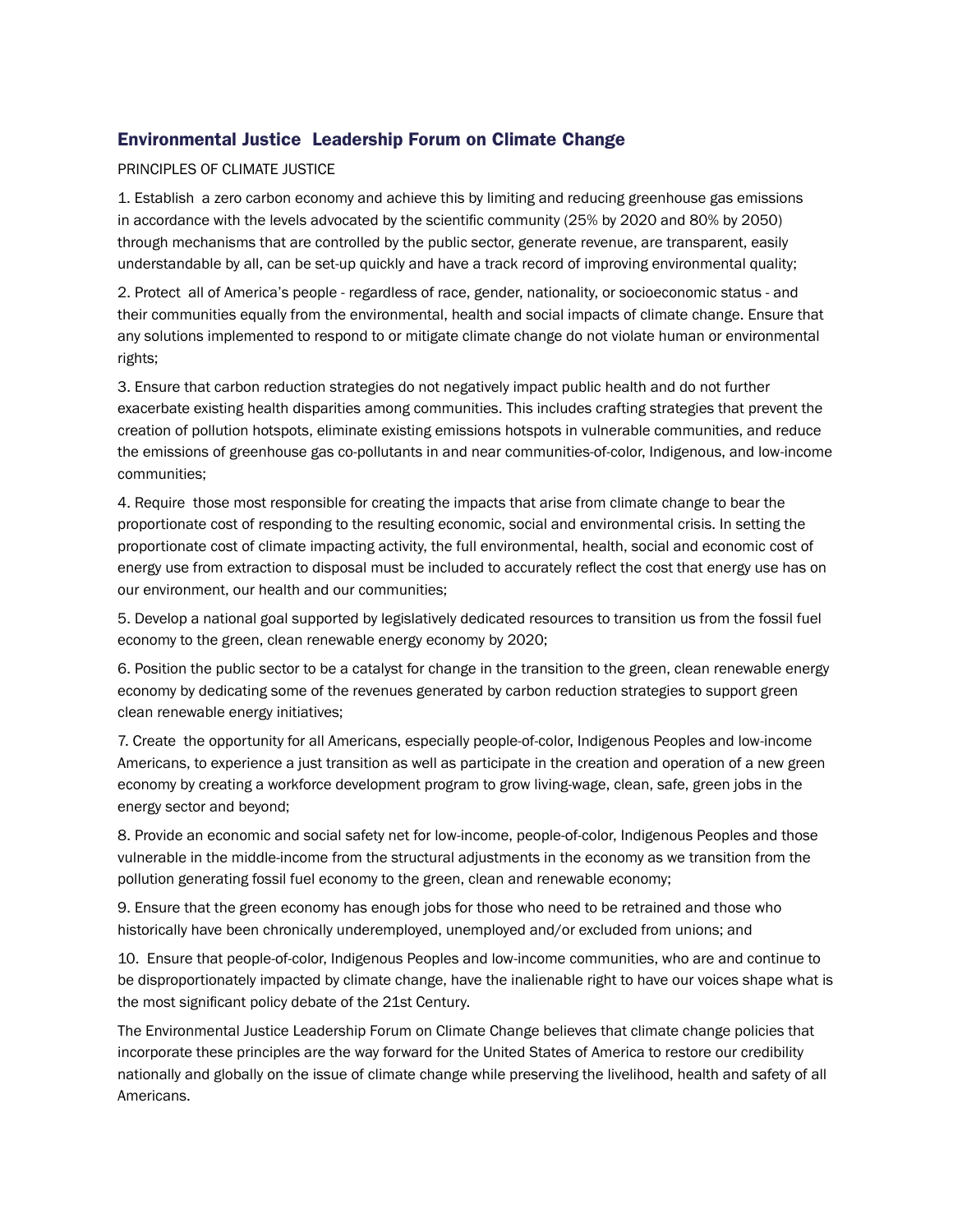## **Table of Contents**

| Introduction                                        |    |  |
|-----------------------------------------------------|----|--|
| <b>Environmental Justice in SIPs</b>                |    |  |
| Six Steps to Develop Environmentally Just SIPs      | 4  |  |
| Step 1. Assess Social and Environmental Disparities | 6  |  |
| Step 2: Structure Meaningful Community Engagement   | 8  |  |
| Step 3: Identify Community Needs                    | 10 |  |
| Step 4: Evaluate Community Impacts and Benefits     | 12 |  |
| Step 5. Develop Community Responsive SIP            | 14 |  |
| Step 6. Engage Community in Implementation          | 16 |  |
| <b>Summary and Additional Resources</b>             | 18 |  |





## **Acknowledgements**



This guidance document was developed by Skeo for the Environmental Justice Leadership Forum on Climate Change (EJLF), which is facilitated by WE ACT for Environmental Justice. The document was developed with support from the Hewlett Foundation and the New York Community Trust to promote environmental justice advocacy through the EJLF. The tool benefitted from the leadership of Dr. Adrienne L. Hollis, Esq. and Kerene Tayloe, Esq. of WE ACT for Environmental Justice. Thanks also to EJLF members Monique Harden Esq., Deep South

Center for Environmental Justice at Dillard University; Lisa Abbott, Kentuckians for the Commonwealth; Huy Ong, OPAL Environmental Justice Oregon; Dr. Erica Holloman, Ayika Solutions, Inc. and Juliana Pino, Little Village Environmental Justice Organization for their input and ideas shared during interviews.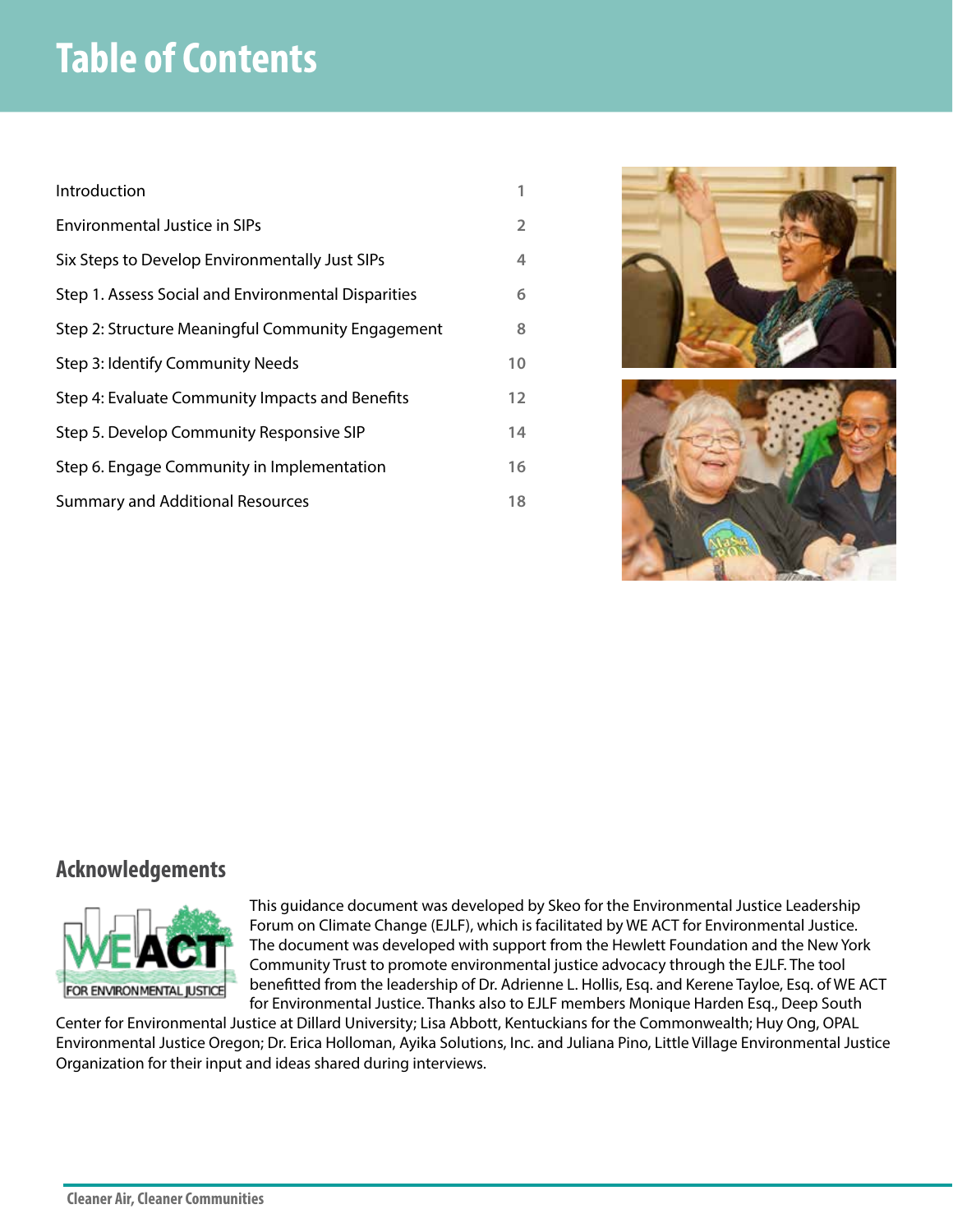## **Background**

This guidance document was developed by the Environmental Justice Leadership Forum on Climate Change (EJLF) to provide state agencies, local governments and community-based organizations with a step-by-step process, tools and case studies to integrate environmental justice considerations into Clean Air Act State Implementation Plans (SIPs). This tool complements the *Environmental Justice State Guidance: How To Incorporate Equity & Justice Into Your State Clean Power Planning Approach*. The toolkit was informed by interviews with EJLF member organizations and research on existing SIPs, environmental justice tools and best practices.

The inspiration for this toolkit grew out of the extensive community engagement process U.S. Environmental Protection Agency (EPA) used to develop the Clean Power Plan (CPP) and the CPP requirements to include environmental justice considerations. Despite setbacks in CPP adoption, power plants remain the largest stationary source of greenhouse gas (GHG) emissions and sulfur dioxide, nitrogen oxides, particulates, and hazardous air pollutants. The Clean Air Act requires that emissions from these sources be reduced through SIP development and implementation.

## **What is a Clean Air Act SIP?**

The Clean Air Act SIP is a federally-required plan under Section 109 of the Clean Air Act that describes how each state will reduce criteria air pollutants to meet the National Ambient Air Quality Standards (NAAQS). The six NAAQS criteria pollutants include nitrogen oxides (NOx), sulfur dioxide (SO<sub>2</sub>), carbon monoxide (CO), ozone (O<sub>3</sub>), lead, and particulate matter (PM<sub>10</sub> and PM<sub>25</sub>). National air quality standards are maximum allowable levels of pollution established by EPA to protect public health and welfare. The SIP is a living document which can be revised by each state as necessary to address the unique air pollution problems in their state.

EPA reviews and approves the SIP to ensure states are in compliance with the Clean Air Act. When a state is not in compliance or has not completed a SIP, EPA has the authority to intervene and develop a Federal Implementation Plan. EPA has done this for a number of issues such as preventing significant deterioration of air quality from new facilities. EPA encourages agency staff to engage the public for input before a plan is developed.

The SIP provides a consistent opportunity for communities to engage in clean air policy. Additionally, citizens can have a role in enforcement. Once approved by EPA, state regulations under the SIP become federal law in that state. The Clean Air Act's citizen suit provision allows any person to file suit in federal court if the regulations are violated or not properly enforced.



*Cholla Power Plant in Arizona (Magnus Manske) (Source: commons.wikimedia.org/wiki/File:Cholla\_power\_plant.jpg*)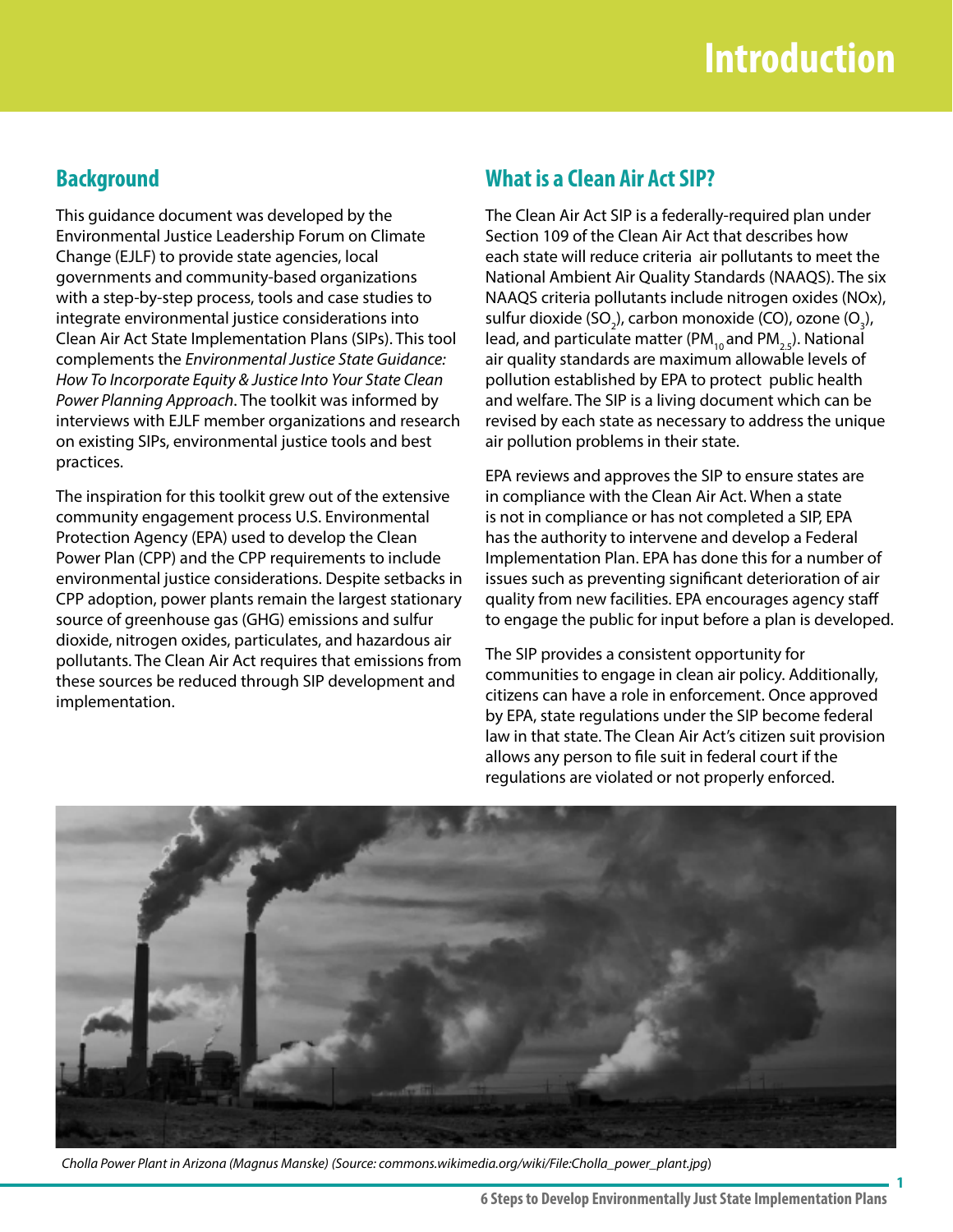## **What goes into a SIP?**

- Standards for air emissions, existing (ambient) air quality, movement of air pollution across local or state boundaries and impacts on visibility.
- Results from air quality monitoring, analysis of trends in emissions, modeling that predicts air quality conditions before and after implementation of the SIP and potential impacts on human and ecosystem health.
- Strategies to reduce emissions, including development of attainment demonstrations, showing that pollution control strategies can meet air quality standards.
- Enforcement mechanisms and regulations.
- Progress towards meeting emissions standards.

## **Why is air pollution an environmental justice issue?**

Over the past three decades, mounting evidence has suggested that people of color and low-income communities in the U.S. are more likely to live closer to sources of pollution. As a result, these communities often experience negative health outcomes such as higher levels of asthma and heart disease. African American, Asian-American and Latino communities have some of the highest rates of asthma, and African Americans are three times more likely to die from asthma-related causes than the white population. Recent work has found that ongoing residential racial segregation in rural, suburban and urban communities contributes to



*(Source: commons.wikimedia.org/wiki/File:Nice\_sweet\_ children\_playing\_in\_sand.jpg)*

exposure to higher particulate matter levels. African American and Latinos are, on average, are more likely to be exposed to higher levels of nitrogen oxide and particulate matter than whites. For instance, nitrogen oxide concentrations, a byproduct found in vehicle exhaust and fossil fuel-fired power plants, are 38% higher for communities with people of color than for white people. Reducing nitrogen oxide exposure for people of color to the same levels experienced by white people would reduce heart disease mortality by about 7,000 deaths per year. Addressing these disparities is critical for achieving social and health equity in the country's most vulnerable communities.

## **Environmental Justice in EPA's Particulate Matter (PM) 2.5 Rule**

Particulate matter (PM) or soot, is emitted into the air from diesel or gas engines and when air pollutants like nitrogen oxides and sulfur dioxides combine. Human health effects associated with long or short-term exposure to PM include premature mortality (death), respiratory and cardiovascular disease. In the recent PM 2.5 Rule that outlines SIP criteria, EPA encourages the following activities to address environmental justice concerns:

- Map the relationship of environmental justice communities to sources of air pollution.
- Identify and address hotspots and unmonitored areas in overburdened communities.
- Integrate environmental justice impacts in alternatives analysis.
- Evaluate control technologies for benefits or impacts to affected communities.
- Conduct meaningful community engagement with affected communities.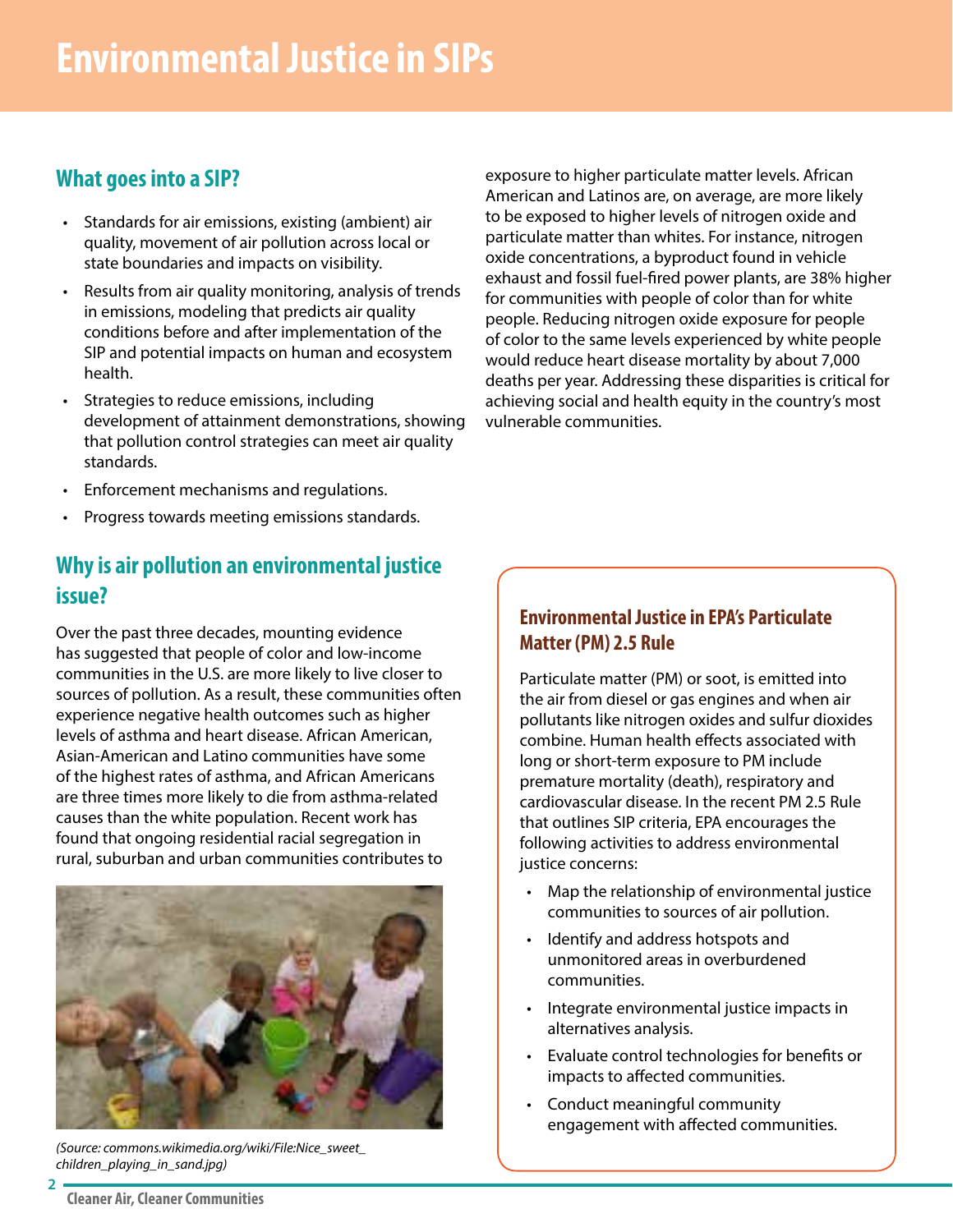## **SIPs require collaboration between neighboring states and stakeholders**

EPA prohibits one state from permitting air pollution that will affect the ability of a neighboring state to meet Clean Air Act standards. A state must show that new or modified sources of air pollution do not affect air quality in neighboring states. Like watersheds, airsheds show the direction and how far pollutants will travel based on wind speed, topography such as mountains, and the amount and type of pollutant.

Due to the cross-state movement of pollutants, agencies, community organizations and other stakeholders could form coalitions and coordinate across state lines to ensure the SIPs work in concert to attain air quality standards in the region. Multi-state airsheds are important when considering the life cycle impacts of fossil fuel extraction, transport, combustion and waste product disposal.



*Potential movement of air pollution across multiple states. (Source: Chesapeake Bay Program. www.chesapeakebay.net/ maps/map/chesapeake\_bay\_airshed)*

## **Multipollutant Analysis: A win-win for state agencies and local communities**

Many of the six criteria pollutants regulated under the Clean Air Act come from similar sources. States may find a multipollutant analysis can be a more efficient compliance method. EPA states in the PM 2.5 SIP Rule that it is more "efficient for states to develop integrated control strategies that address multiple pollutants rather than separate strategies for individual air quality programs".

Maryland proposed a multi-pollutant framework to take advantage of co-benefits of reducing copollutants along with greenhouse gas reductions. Co-pollutants include nitrogen oxides, sulfur dioxides, ozone, fine particulates and mercury. Since a third of the nitrogen polluting the Chesapeake Bay comes from cars and trucks, power plants and industry, the health of the Bay also depends on cobenefits from reduced carbon emissions.

Maryland's framework is part of a regional approach through the Northeast States for Coordinated Air Use Management (NESCAUM). A key program is the state's Healthy Air Act and the Regional Greenhouse Gas Initiative. As a result of these efforts, Maryland's Department of the Environment stated that Maryland was in attainment with criteria air pollutant standards in 2016 after nitrogen oxide emissions were reduced by 70 percent, sulfur dioxides by 80 percent and mercury by 80 percent.



*Sparrow's Point in Baltimore (Source: IAN-UMCES)*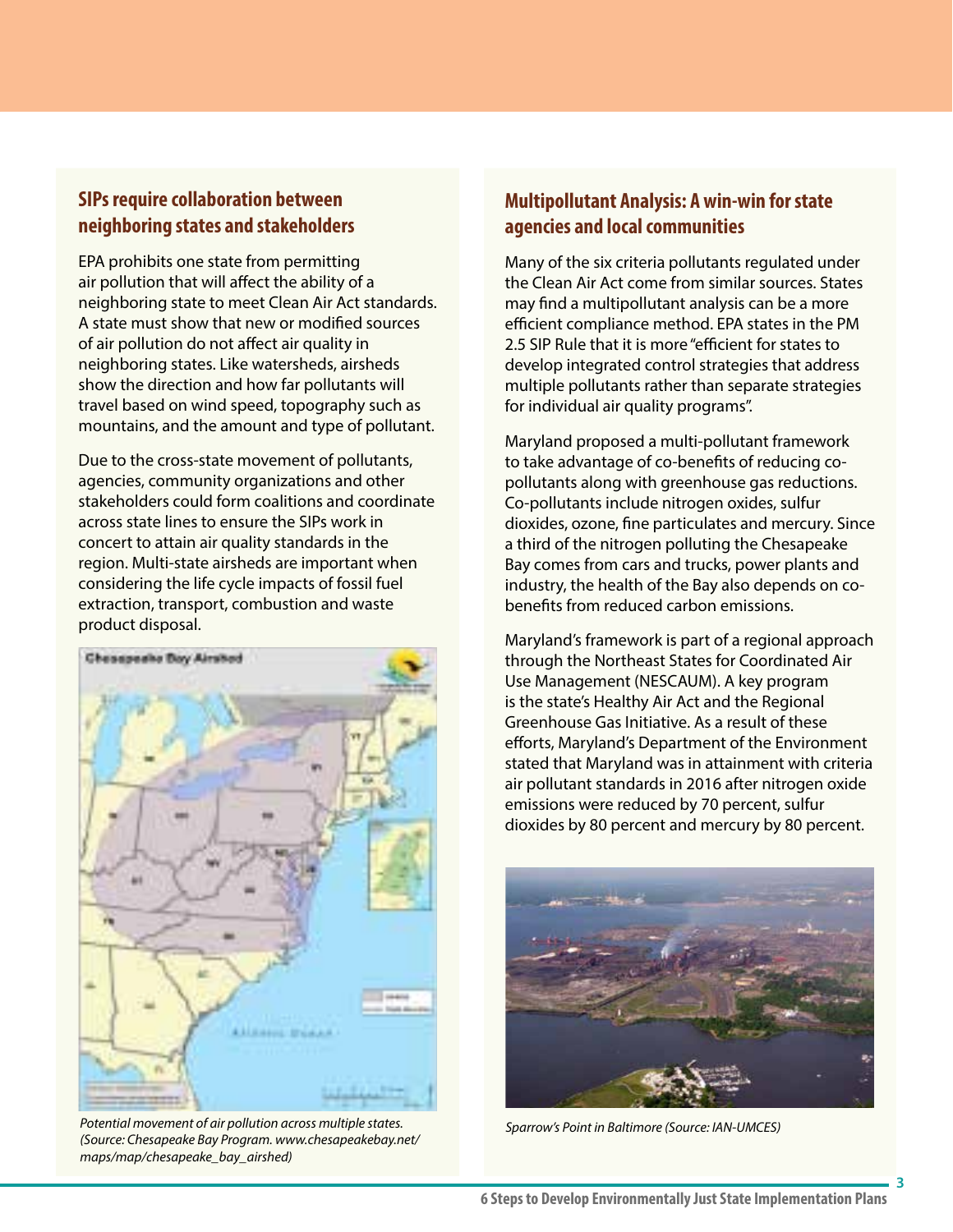## **Six Steps to Develop Environmentally Just SIPs**

## **Integrating Environmental Justice into the SIP development process**

The diagram on the right outlines six steps to develop environmentally just SIPs. Although the steps are outlined in a specific order, the process is dynamic and iterative. Some agencies may be farther along than others and some may want to revisit a step that needs more attention. The steps include:

- Step 1. Assess Social and Environmental Disparities
- Step 2: Structure Meaningful Community Engagement
- Step 3: Identify Community Needs
- Step 4: Evaluate Community Impacts and Benefits
- Step 5. Develop Community Responsive SIP
- Step 6. Engage Community in Implementation



The following assessment can be used to determine which steps may be most useful to the state agency at this time.

| <b>Step</b>    | <b>Assessment</b>                                                                                                                                                             | Mark "yes," "no" or<br>"in part" |
|----------------|-------------------------------------------------------------------------------------------------------------------------------------------------------------------------------|----------------------------------|
| $\mathbf{1}$   | Does your agency know which communities are most affected by air pollution?                                                                                                   |                                  |
| $\overline{2}$ | Does your agency have an iterative and inclusive stakeholder engagement process to<br>integrate community feedback into the SIP?                                              |                                  |
| 3              | Has your agency identified community needs related to air pollution and reduction<br>strategies (e.g. improving health outcomes and job creation)?                            |                                  |
| $\overline{4}$ | Has your agency evaluated the community benefits and impacts of pollution reduction<br>strategies in the SIP?                                                                 |                                  |
| 5              | Does your SIP and subsequent policies, guidance and regulations benefit the most<br>impacted communities?                                                                     |                                  |
| 6              | Does your SIP implementation approach allow communities to participate collaboratively<br>in compliance, enforcement, guidance development, monitoring and tracking progress? |                                  |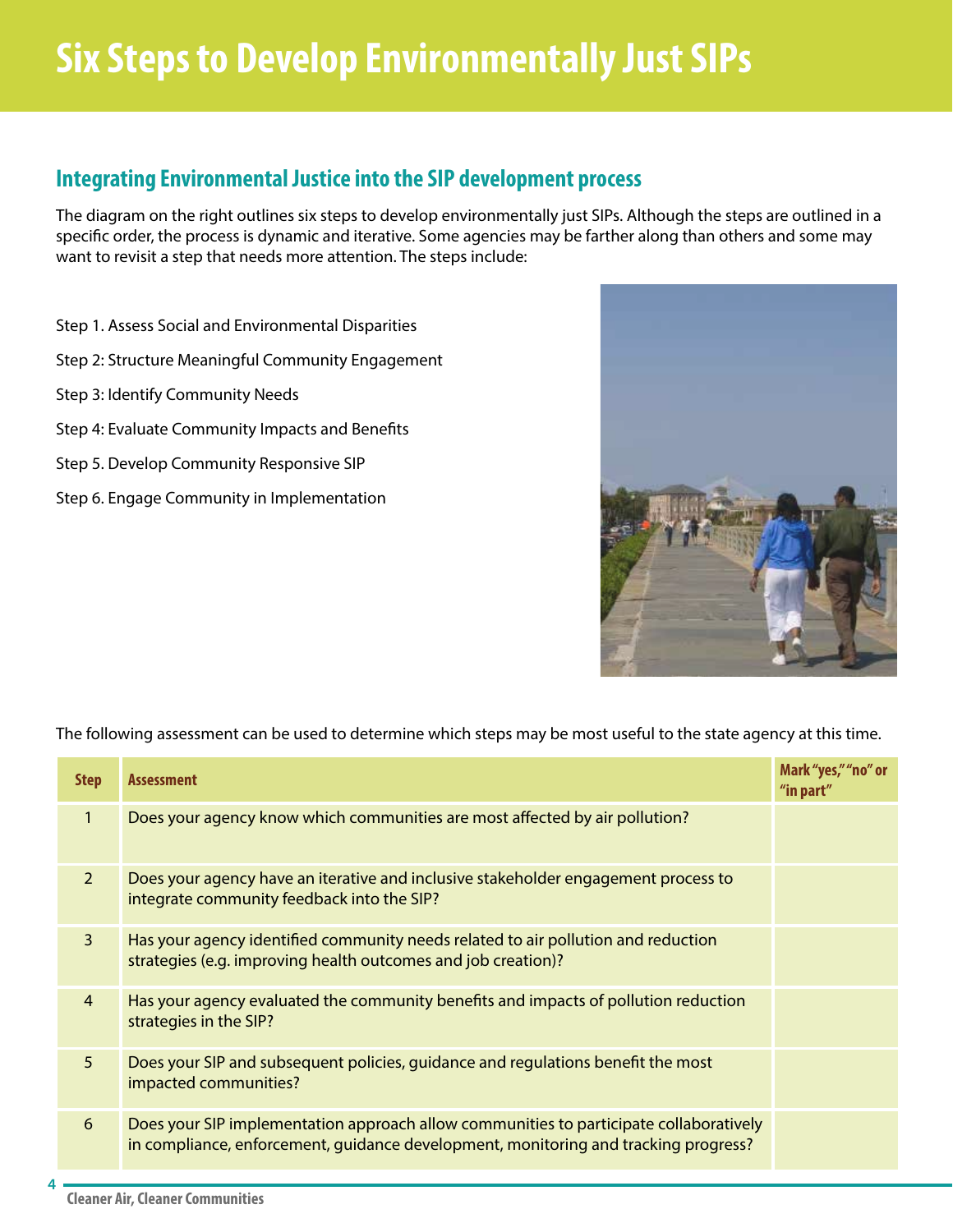## **Step 1: Assess Social and Environmental Disparities**

Identify which communities in the state experience the greatest environmental, health and economic impacts.

## **Step 6: Engage Community in Implementation**

Provide communities a meaningful role in implementation including monitoring and tracking progress.

## **Step 2: Structure Meaningful Community Engagement**

Structure a process to gather meaningful input from affected communities to inform decisions in each step in the SIP planning process.

## **Step 5: Develop Community Responsive SIP**

Embed the community analysis into the SIP document, including how each strategy impacts and benefits affected communities relative to their goals and concerns.

## **Step 3: Identify Community Needs**

Identify community goals and needs that may inform plan strategies and evaluation.

## **Step 4: Evaluate Community Impacts and Benefits**

Consider the impacts and benefits of each strategy relative to the goals and concerns of the affected communities.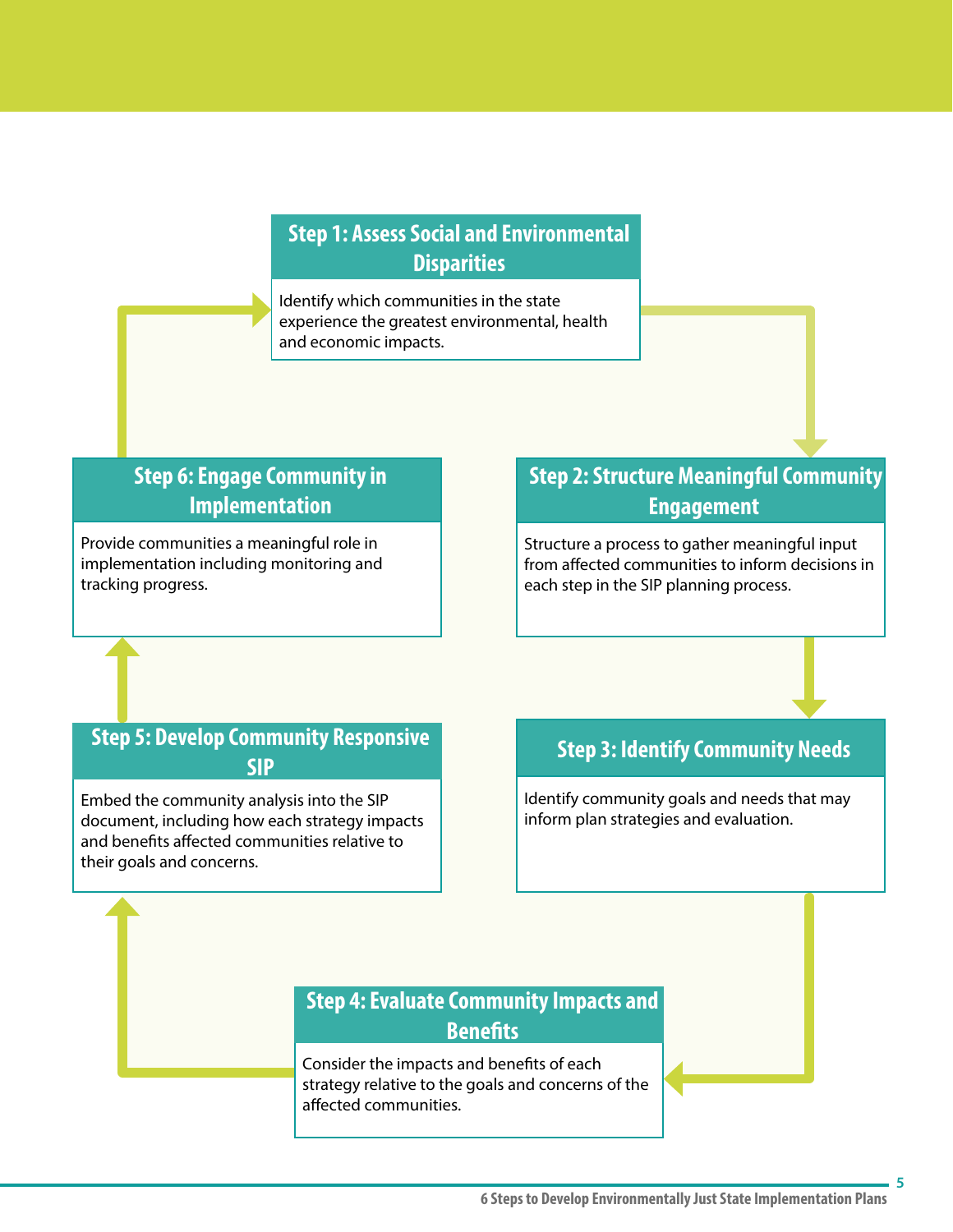## **Evaluating Disparities**

Disparity refers to an unequal distribution in pollution across communities, so that some communities are subjected to a much greater or inequitable amount of contaminants and resulting health impacts. A baseline understanding of community vulnerabilities is needed to develop effective pollution control strategies, create regulations and invest resources in places of most need. Types of tools include mapping tools, regional airshed analyses and Life Cycle Analyses for specific sources. EPA guidance generally recommends looking at a one mile radius around a source to understand potential impacts of emissions on communities. However, if the one mile radius indicates emissions impacts go beyond that point, the radius could be expanded. Proximity is just one factor in understanding air quality impacts in a community.

An evaluation of the impacts of facility air pollution on people could include cumulative impacts of multiple environmental hazards, the life cycle of the source, where people live, go to school, work and play. Often those with the greatest social inequities live closest to these facilities and may have less access to services, technical assistance and may experience language barriers.

The evaluation can also consider how benefits of the SIP might affect the community. For example, funding to support renewable energy and energy efficiency programs as part of the SIP has the potential to benefit environmental justice communities with clean jobs and lower energy costs. The SIP is a place to prioritize green energy job development to benefit residents from the communities who have borne the highest burden of air pollution exposure. The checklist to the right outlines additional factors to consider during an impact analysis.



*Air pollution affects respiratory health.* 

## **Factors to consider during impact and disparity analysis**

#### **Proximity**

- **□** Facility emissions and status
- **□** Fossil fuel extraction, transport and waste facilities
- **□** Cumulative impacts
- **□** Cultural, historic and religious places
- **□** Homes, schools and parks
- **□** Outdoor workers

#### **Health Impacts**

- **□** Health Impact Assessment
- **□** Exposure analysis (Community and Individual)
- **□** Medically underserved
- **□** Medically sensitive
- **□** Respiratory disease
- **□** Heart disease

#### **Economics**

- **□** Workforce transition
- **□** Energy cost burdens
- **□** Distribution of state funding
- **□** Life cycle analysis

#### **Social**

- **□** Education level
- **□** Language barriers
- **□** Poverty and unemployment
- **□** Race
- **□** Age
- **□** Gender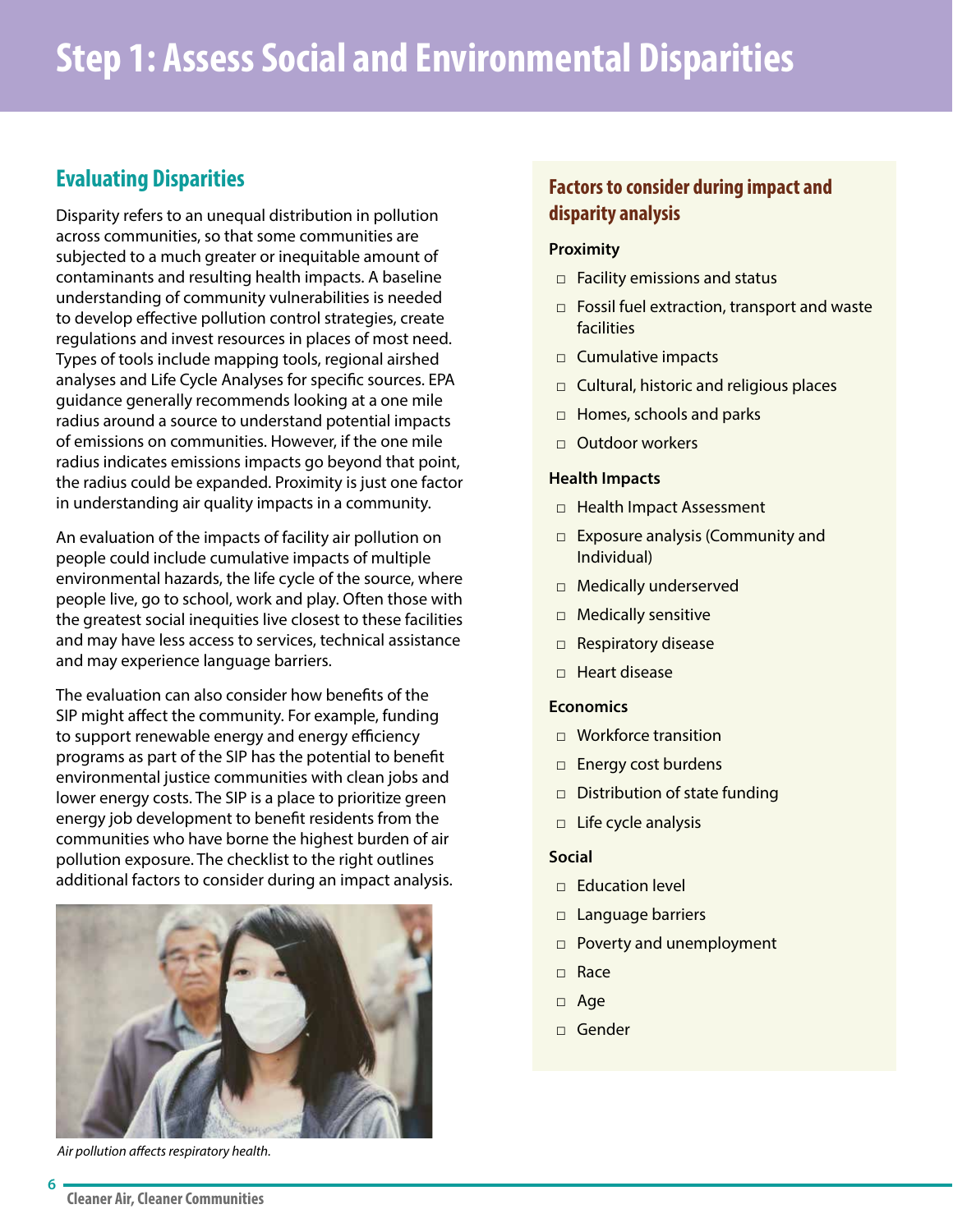## **Evaluation Options**

State agencies and community groups can develop partnerships with universities, environmental organizations, or consulting firms to collect and evaluate scientifically defensible data. A Memorandum of Agreement (MOA) or Memorandum of Understanding (MOU) can ensure agreements are in place to share ownership, data and results among partners and the public. The text boxes on this page share two approaches that can be used to understand the broader impacts of energy use and air pollution on communities.

#### **Mapping the impacts of coal power plants in Kentucky** Kentuckians for the Commonwealth partnered Count of Underground Coal Mine with consultants to develop a comprehensive set **Count of Surface Mines** of maps of demographics, cumulative pollution exposure, exposure-related health issues and power plant status. This foundation informed the development of Empower Kentucky, a people's **Count of Abandoned Mines** plan to help the state transition to clean energy Proximity to Coal Haul Highway System while supporting jobs and improved health outcomes. *www.empowerkentucky.org*  Proximity to Risk Management Plan *(Source: Kentuckians For The Commonwealth)* Proximity to Coal Ash Impoundments (RMP) Facilities

## **Life Cycle Assessment**

A life cycle assessment estimates the environmental impact of an energy source or chemical from cradle to grave. A life cycle analysis of coal for instance would not just look at the amount of particulate matter released from burning coal, but would include the amount of particulate matter released during coal mining, transportation and disposal as well. Key factors to consider in a life cycle assessment of emissions for power plants include the following:

- Raw materials
	- Extraction
	- Materials used to construct the facility
	- Construction of the facility
	- Processing and transportation
- Facility operations
	- Maintenance, combustion and cycling of startup and shut down
- Disposal and Decommissioning
	- Transport and disposal of waste
	- Dismantling a facility



*(Source: tk.wikipedia.org/wiki/Fa%C3%BDl:Strip\_coal\_mining.jpg)*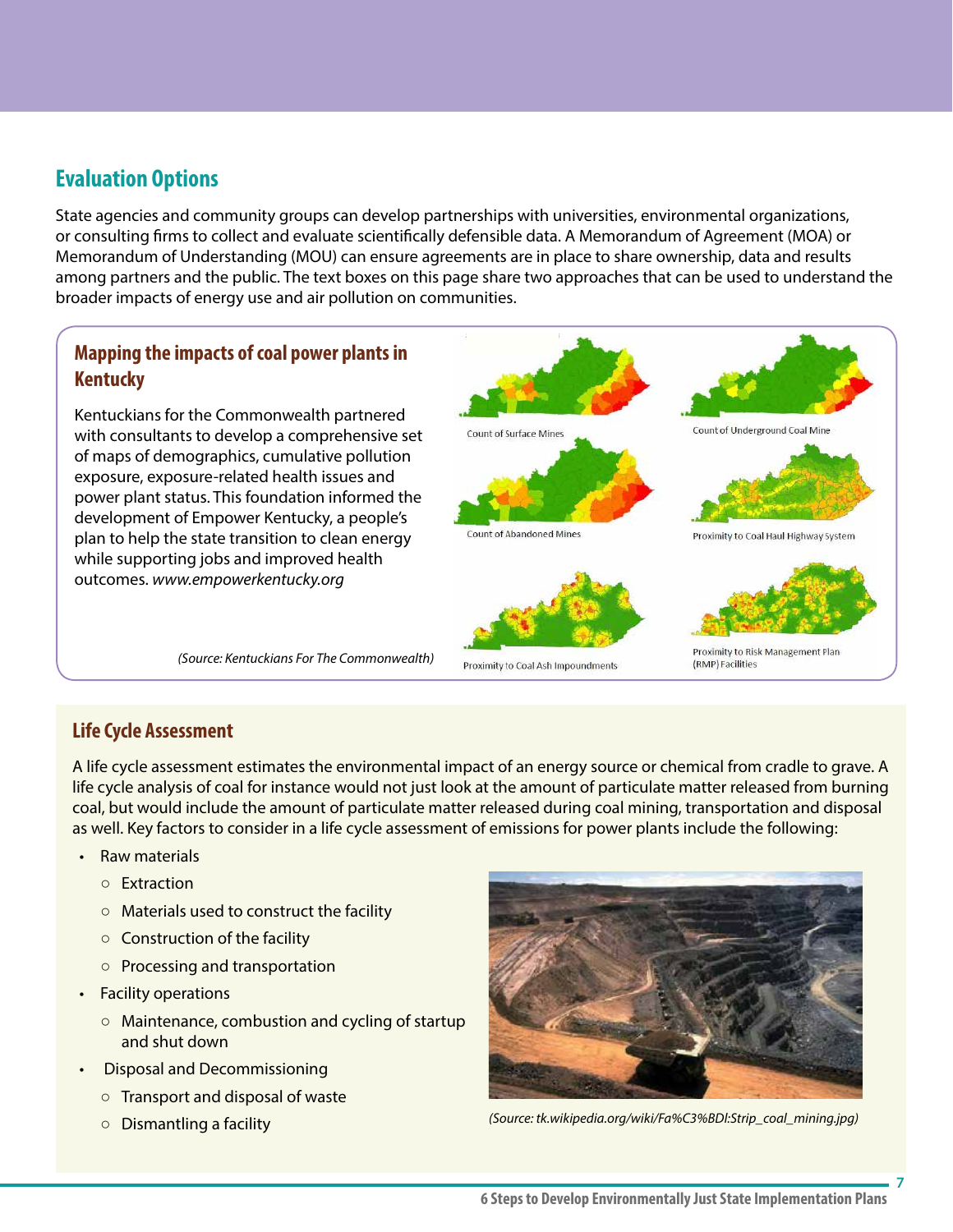## **Public input and SIP development**

This step focuses on assessing your agency's community engagement policies, plans and relationships with stakeholders. Public input is an important and essential component of the SIP. Clean Air Act SIPs are required to include a public hearing, but only if a request is made by the public. Agencies must then respond to significant comments and any new data presented during the public comment period before finalizing the SIP.

In addition to public participation, National Environmental Policy Act (NEPA) and Executive Order 12898 (Federal Actions to Address Environmental Justice in Minority Populations and Low-Income Populations) require agencies to consider impacts to nearby communities, and Executive Order 13175 (Consultation and Coordination with Indian Tribal Governments) requires agencies to consult with tribes on all actions that could impact the tribal community.

Effective stakeholder engagement can improve community/government relations, increase support for SIPs and provide the community and agency an opportunity to leverage resources. Community engagement as a potential risk management strategy can help avoid losses from regulatory delays and litigation due to non-compliance, community opposition and negative public relations.

## **Broaden stakeholder outreach**

A robust community engagement process will include a meaningful role for the full range of potential stakeholders. The following list provides a starting place to see where the state can expand public outreach during the SIP process.

**Community Groups and Service Organizations:**  organizations working with impacted communities to support local community concerns and goals. Examples include health care providers, family support groups, cultural groups, faith-based groups and outdoor clubs and sports groups.

**Community Liaisons and Leaders**: those with a broader view of community needs beyond a neighborhoods, but with a vested interest in affected communities. Examples include local, state and regional commissions, elected officials, foundations and tribal organizations.

## **Tips for inclusive and meaningful stakeholder engagement**

- Support **boards or advisory committees** of affected community members with a meaningful role in all aspects of the SIP.
- Provide **technical assistance** through technical advisors and workshops to increase capacity of the community to provide public comments.
- Engage **trusted messengers** such as scientists and public health experts to bridge community concerns and regulatory requirements.
- Build **cultural competence** to equip state agency staff with a deeper understanding of the cumulative impacts of historic and existing institutional racism.
- **• Expand the conversation** to include community goals such as health, economy, equity and jobs.
- **• Incorporate community input** directly into your process and SIP. The Illinois Commission on Environmental Justice developed guidance for identifying and engaging vulnerable communities for the State.

**Educators and Students:** K-12 students and teachers, local universities, colleges (including Historically Black Colleges and Universities, tribal universities, Hispanic serving institutions and Community Colleges), P-20 (Pre-K through college) and youth-based commissions, organizations and groups.

**Industry Workers:** blue collar workers and families involved at facilities or engaged in fossil fuel extraction and the processing cycle. Includes workers in clean energy, utilities, manufacturing, fossil fuel extraction, transport, use and disposal.

**Residents** along extraction, transport, use and disposal lines. Includes residents along rails and pipelines, near coal mines or oil and gas wells, near refineries, power plants or other facilities and near hazardous waste disposal sites.

**Government Stakeholders:** local, regional, tribal or federal government entities with air quality, energy and community responsibilities or technical assistance resources.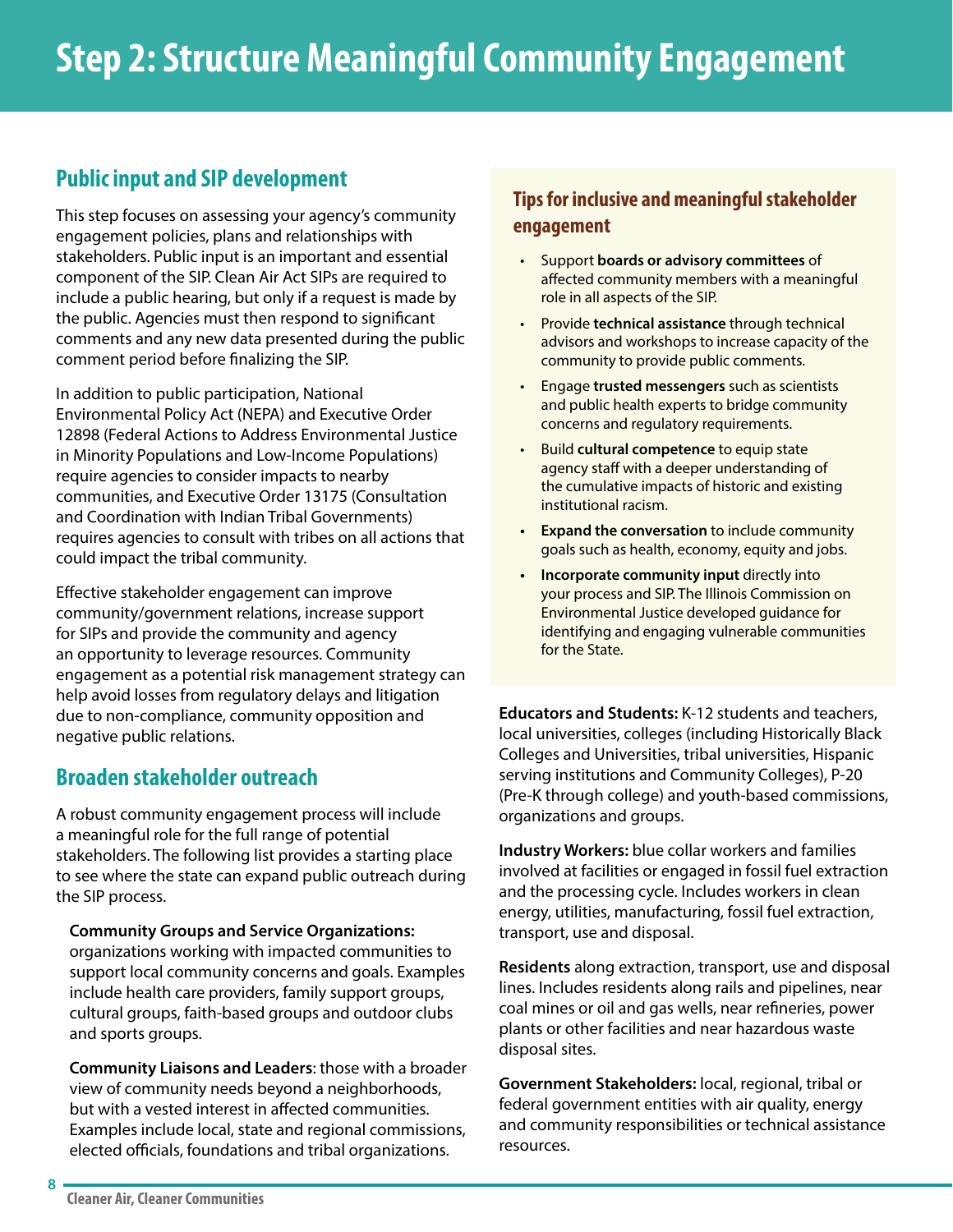## **Tools for effective community engagement**

Examples below provide models for the public to engage more meaningfully in the process.

#### **Collaborative Problem Solving**

The Environmental Justice Collaborative Problem Solving Model (CPS) is an EPA tool that encourages stakeholders and agencies to work together using a solutions oriented framework. The CPS aims to overcome often deeply rooted environmental and social issues. The CPS includes the following seven elements, 1) Issue Identification, Community Vision, and Strategic Goal Setting, 2) Community Capacity-Building and Leadership Development, 3) Consensus Building and Dispute Resolution, 4) MultiStakeholder Partnerships and Leveraging of Resources, 5) Constructive Engagement by Relevant Stakeholders, 6) Sound Management and Implementation and 7) Evaluation, Lessons Learned, and Replication of Best Practices.



#### **EPA's TASC program**

EPA's Technical Assistance Services for Communities (TASC) program uses independent experts to help communities better understand the science, regulations and policies of environmental issues and EPA actions. Communities may request assistance from EPA to access the resources they need to participate as informed partners in environmental discussions, problem solving and decision-making. The results include strengthened community capacities, enhanced environmental outcomes, and new partnership and job opportunities. *www.epa.gov/superfund/technical-assistance-servicescommunities-tasc-program* 



*(Source: Skeo) (Source: Skeo)*

#### **Local community organizing to inform policy in Kentucky**

In the fall of 2015 Kentuckians For The Commonwealth (KFTC), launched Empower Kentucky to engage the public in developing a people's energy plan. The plan focuses on renewable energy and energy efficiency and is a blueprint for their state to help communities become more livable, healthier, strengthen their economies, and support a just transition for workers and communities. KFTC held "A Seat At The Table" community conversations in each congressional district to gather ideas for the Empower Kentucky plan. Stakeholders shared meals around a table, sharing stories of their experiences with their states's energy system, including coal mining stories, utility bill concerns, health concerns and hopes for access to renewable energy. The informal, facilitated event allowed stakeholders to candidly share their concerns and ideas for a statewide energy plan without passing judgement. *www.empowerkentucky.*



*(Source: Kentuckians For The Commonwealth)*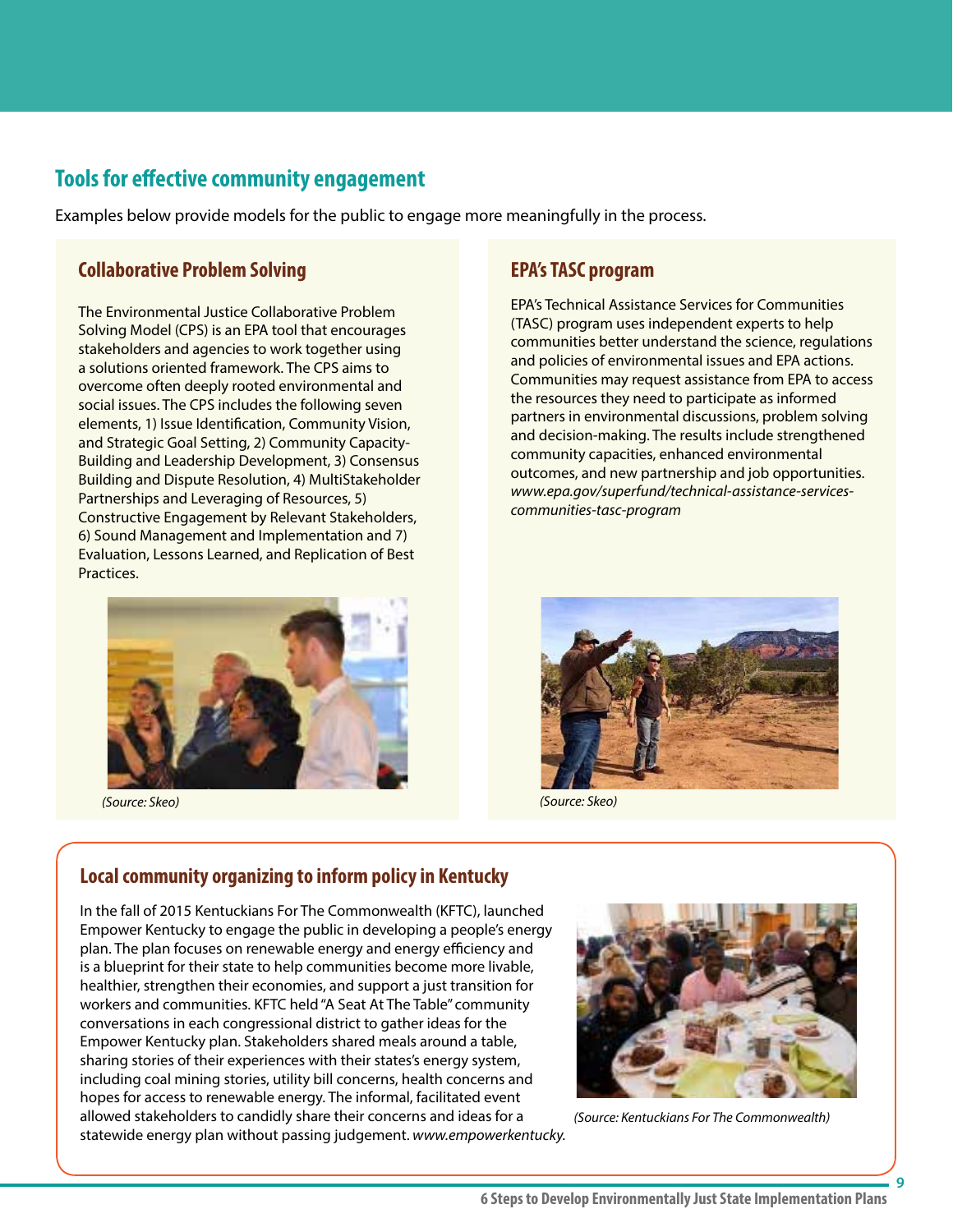## **Community goals and concerns**

Once impacted communities have been identified, Step 3 focuses on methods to engage these communities, understand their needs and how they may be incorporated into the SIP development process such as focus groups, one-on-one interviews, public tele-conferences and webinars. This step can benefit from setting up a process to gather the concerns and challenges community members experience. For each concern, it might be useful to ask community members to provide as much detail as possible. For instance, when are emissions most noticeable and how does it affect them and their neighborhood?

Once community concerns and impacts have been collected, state agencies can work with the community and partner agencies to prioritize and align their goals with the components of the SIP. For instance, is there a need for additional monitoring and if so can the community participate in the monitoring efforts?

Working with the community to create a set of shared goals creates a sense of ownership and shared commitment to implementation. When these goals are achieved, groups gain a sense of pride and accomplishment, which can strengthen trust and community-building.

## **Collecting feedback from the community**

Explore strategies to continuously gather input and feedback from key stakeholders during the development of the SIP. This could include engaging an environmental justice task force or community advisory group. Feedback can be provided on each phase of developing the SIP as well as the outreach and engagement strategies being used by the state. Community input can be more effective if the agency staff are clear about the stage in the process and what input could help inform the next set of decisions.

Types of activities include:

- Regular informal checking-in with members via stakeholder tele-conferences.
- Scheduling a formal feedback time at the end of meetings.
- Have opportunities for written feedback, such as comment cards for people not comfortable speaking

up or where English is a second language.

• Consider the use of workshops, which give longer and more extensive ways to get more detailed feedback.

#### **Common Community Goals and Concerns**

- **□** Noise/Traffic/Idling/Diesel emissions
- **□** Odor
- **□** Health impacts
- **□** Light pollution
- **□** Freight trains
- **□** Additive impacts of facilities and pollution
- **□** Public safety
- **□** Jobs and lack of training
- **□** Spills and explosions

## **Trade-offs of Cap and Trade**

Cap and trade sets pollution limits per business, but allows unused capacity within each cap to be bought and sold among entities. While this system maintains a maximum pollutant level for the greater region, communities can be disproportionately impacted in the areas where businesses are buying the ability to pollute beyond their cap. Cap and trade is an example of how community input can play a valuable role in providing input that prevents disproportionate impacts on vulnerable communities.

Community concerns to be addressed in a cap and trade program may include hotspots near facilities, offsets outside of these communities, and disproportionate funding distribution from auctions.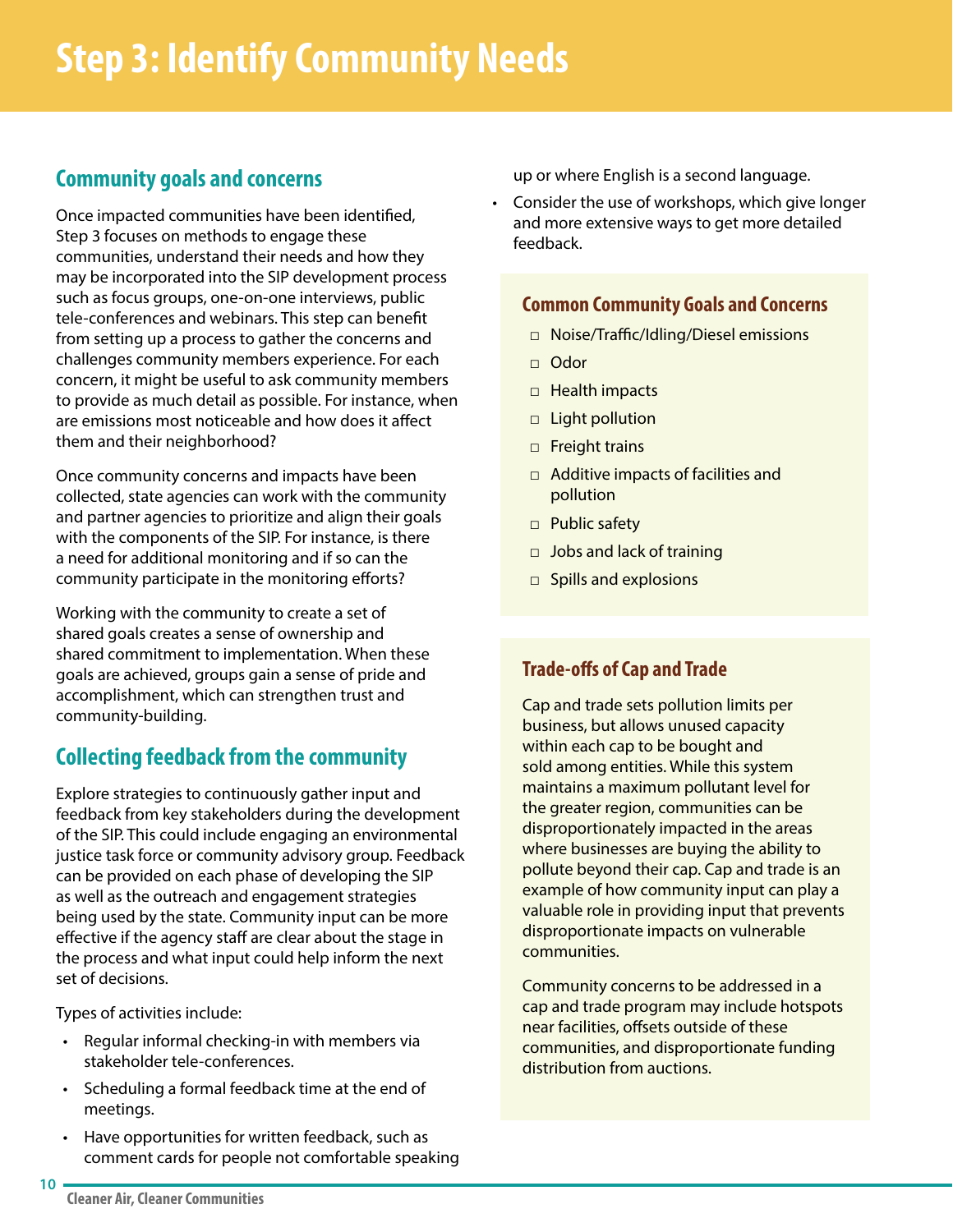## **Formalize partnerships**

The case studies below highlight how structured partnerships between agencies and the community can improve relationships and leverage resources.

## **Identifying Violations Affecting Neighborhoods (IVAN)**

IVAN is a proactive Environmental Monitoring System, similar to a neighborhood watch, used in 8 communities across California. It is intended to improve health and conditions in disadvantaged communities where residents face high levels of environmental hazards and low levels of the economic, political, and social resources needed to address them. IVAN connects the community with public agencies that have the mandate and capacity to investigate and resolve them. Residents can report concerns online and IVAN staff will document and report the complaint to relevant agencies. Monthly task force meetings are held to review the status of reported violations in a collaborative dialogue between environmental justice organizations, community residents and public agency staff at the local, state and federal level. *ivanonline.org* 



*(Source: Bay View Hunters Point IVAN)*

#### **New York partners with communities to address neighborhood pollution**

The State of New York's Department of Environmental Conservation (DEC) created the ECO-Quality program to improve compliance of small and mid-sized facilities with the Clean Air Act. DEC's Environmental Conservation Officers (ECOs) work with community leaders and neighborhood residents to understand issues in environmental justice communities. As a result of these community engagement activities the ECOs follow up with sources of air pollution, such as auto repair shops and dry cleaners to provide education on compliance with the Clean Air Act. The ECOs continue to work with these facilities to assess compliance. ECOs also patrol areas with heavy diesel truck traffic and issue tickets for idling, excess smoke emissions and inadequate emissions controls. *www.dec.ny.gov/public/333. html*

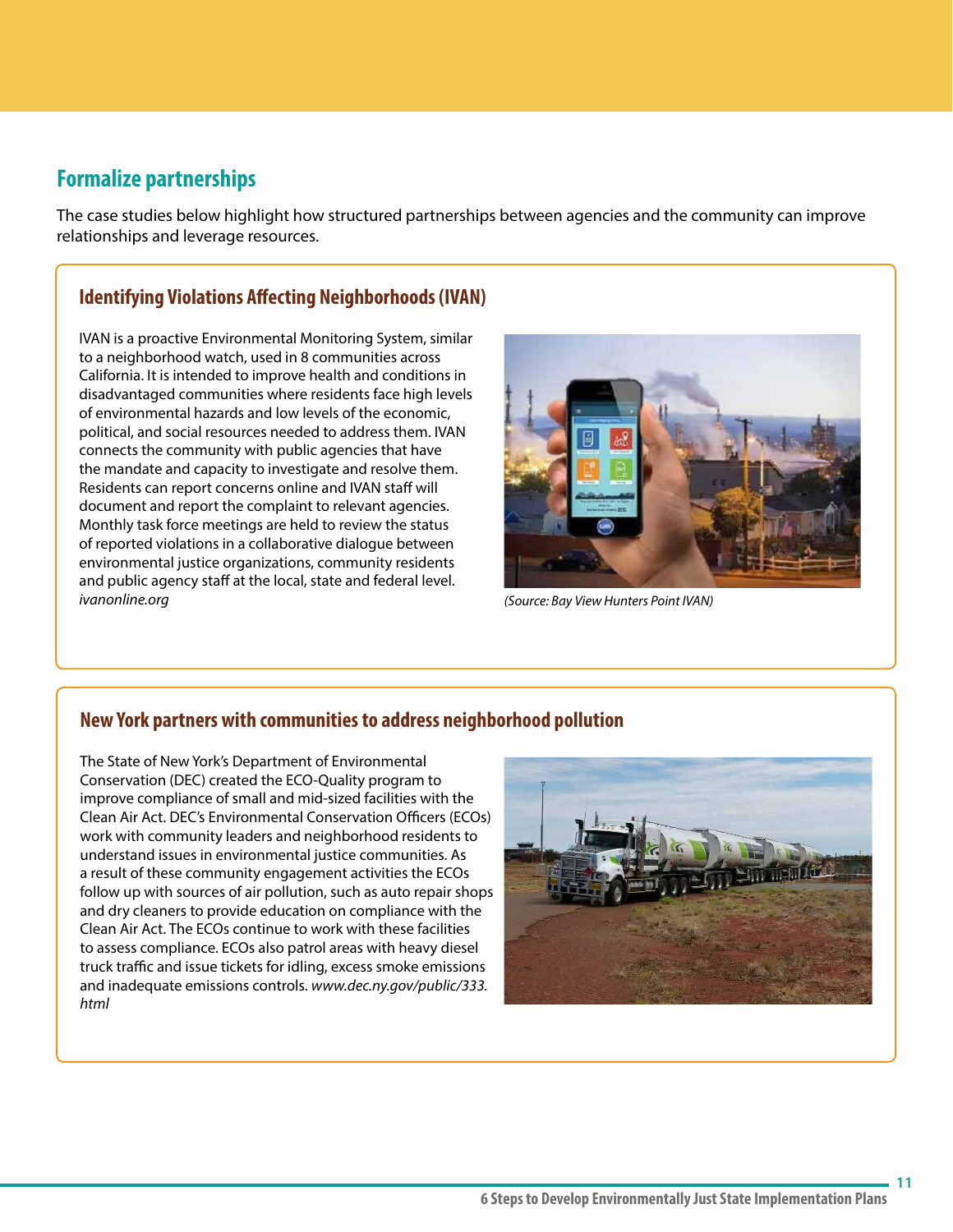## **Expanding evaluation criteria**

Once community goals and concerns are understood, specific pollution control strategies and SIP components can be considered that align with these goals. Both qualitative and quantitative assessments can be used to understand the impacts and benefits of each strategy as it relates to community goals.

To bring pollution levels below the national standards and maintain them at healthy levels, each state considers the costs and effectiveness of various control measures. The control strategy includes implementation dates, outlines requirements facilities must undertake to reduce emissions and identifies actions the state or EPA will take if facilities are not in compliance.

Prevention is clearly the most effective approach for protecting communities. When not possible, the EPA allows for a range of approaches and technologies such as cap and trade, energy efficiency, incentives, compliance and enforcement to be used to reduce emissions. The most cost-effective way to reduce emissions is to use energy more efficiently. Most states fund energy efficiency programs or have adopted energy efficiency resource standards. Communities can offer feedback on whether these strategies would be beneficial. Universities, environmental advocacy groups, or consultants could provide an independent review of each of these components to build credibility and trust.

## **How much does clean energy reduce power plant emissions?**

AVERT is a free tool created by the EPA to determine where and how a range of renewable energy and energy efficiency projects will reduce power plant emissions. The tool can be used to assess changes in nitrogen oxides, sulfur dioxide, and carbon dioxide within the state or at the regional level. The tool includes visual maps and tables and could be used by state agencies in working with communities, but is also designed to be used directly by the public. *www.epa.gov/statelocalclimate/avoided-emissionsand-generation-tool-avert*

The table below illustrates how states could expand beyond a simple cost-effective analysis and evaluate each of the potential pollution control strategies in the SIP relative to specific community goals. Examples include evaluating changes in health risk, employment and agency resources for each control measure on community assets, low income households and small, minority, woman owned or disadvantaged businesses.

This broader community benefits analysis could open a more flexible range of possibilities such as energy efficiency programs, incentives and evaluating the effectiveness of cap and trade programs to achieve targeted emissions reductions.

| <b>Pollution Reduction</b><br><b>Strategy</b> | <b>Relevant community</b><br>goals | <b>Emissions reductions</b><br>in focus communities | <b>Change in health risk</b><br>disparities | <b>Change in</b><br>socioeconomic<br>conditions | <b>Distribution of</b><br>resources to focus<br>communities |
|-----------------------------------------------|------------------------------------|-----------------------------------------------------|---------------------------------------------|-------------------------------------------------|-------------------------------------------------------------|
| <b>Prevention</b>                             |                                    |                                                     |                                             |                                                 |                                                             |
| <b>Technology</b>                             |                                    |                                                     |                                             |                                                 |                                                             |
| <b>Cap and Trade</b>                          |                                    |                                                     |                                             |                                                 |                                                             |
| <b>Energy Efficiency</b>                      |                                    |                                                     |                                             |                                                 |                                                             |
| <b>Incentive Based</b>                        |                                    |                                                     |                                             |                                                 |                                                             |
| <b>Compliance and</b><br><b>Monitoring</b>    |                                    |                                                     |                                             |                                                 |                                                             |
| <b>Enforcement</b>                            |                                    |                                                     |                                             |                                                 |                                                             |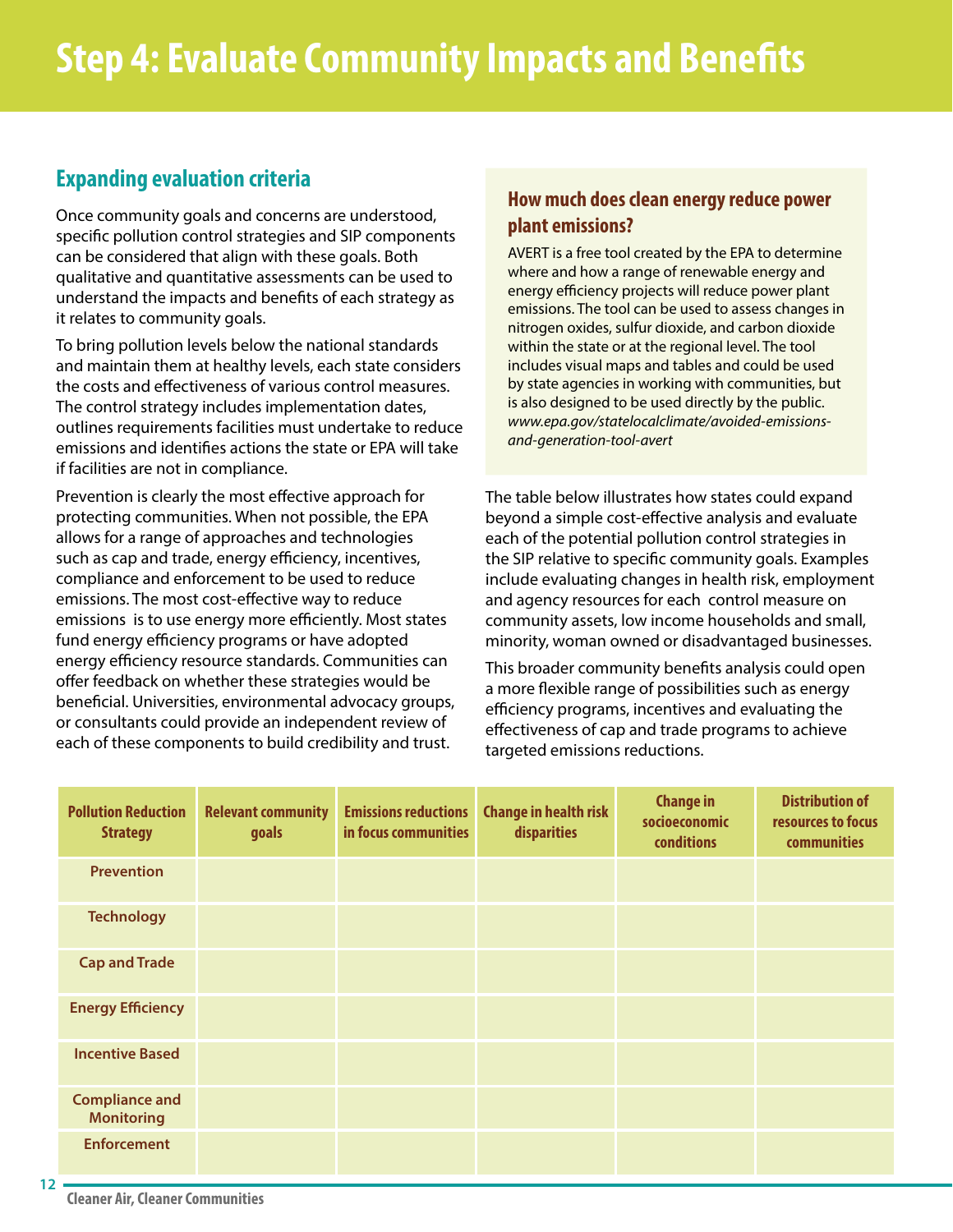## **Case studies in innovation**

## **An integrated approach to reduce freight emissions**

EPA's Smartway program is a public-private partnership with the freight industry to improve energy efficiency, reduce greenhouse gas and air pollutant emissions and improve energy security. SmartWay helps companies improve efficiency by measuring, benchmarking and streamlining freight supply chain operations. SmartWay partners have saved 6 billion gallons of fuel, lowered fuel costs by \$20.6 billion and reduced carbon emissions by over 60 million metric tons since 2004. SmartWay is developing its carbon assessment and monitoring tools to cover all modes of freight transport, including truck, train, barge, air and marine. EPA in collaboration with other experts in the scientific community plans to refine its methodologies and tools to incorporate black carbon, so that SmartWay partners can track and monitor their progress in achieving particulate reductions. *www.epa.gov/smartway*

## **EPA's "Next Generation Compliance" practices**

EPA released a set of best practices in 2016 for going beyond business as usual for compliance with Clean Air Act regulations. The document highlighted six best practices: 1) clear requirements, 2) transparency, 3) electronic reporting, 4) advanced monitoring, 5) independent third-party verification and 6) innovative enforcement. Key examples of these practices include:

- The state of Oklahoma encourages permit writers to collaborate with enforcement staff to consider potential barriers to enforcement in permits.
- EPA shares data on pollution trading allowances, emissions and other facility data in an interactive database (ampd.epa.gov/ampd) to increase transparency and public awareness.
- EPA uses mobile air monitors while driving through neighborhoods to measure air pollutants and assess source emissions, exposure and develop risk management strategies. EPA's Village Green Project places solar powered air monitors in benches to monitor air where people live and play, at parks and libraries.

## **North Carolina Division of Air Quality's Energy Assessment Program**

Energy efficiency measures are a win-win for communities, states and facilities. They can decrease operating costs at facilities, reduce multi-pollutant emissions in adjacent communities and decrease demand for energy especially during peak times. The North Carolina Division of Air Quality, North Carolina State University and Waste Reduction Partners conducted energy assessments at over 70 facilities. The group identified energy conservation measures to reduce facility energy demand that resulted in additional benefits of reduced fuel consumption, energy costs and emissions of greenhouse gas, and hazardous air pollutants. Between 2011 and 2014, the energy assessments reduced annual energy use by 15 percent, saved \$100,000 per facility and reduced emissions of sulphur dioxides by 160 tons; nitrogen oxides by 90 tons; and carbon dioxide by 54,000 tons. *deq.nc.gov/about/divisions/air-quality/air-qualityplanning/energy-assessments*

## **Texas taps wind energy and energy efficiency to meet SIP goals**

States are using solar energy to meet clean air requirements in SIPs. The U.S. Department of Energy's Office of Energy Efficiency and Renewable Energy provided technical assistance to use renewable energy and energy efficiency to meet SIP requirements in Texas. The state of Texas recognized that accelerating use of non-renewable energy sources helped put Texas cities at the top of lists for "dirtiest air." The state created the Texas Emissions Reduction Plan, an incentive-based program that included vehicle incentives, grants to support energy efficiency and a new energy efficiency building code. The state later added wind power to the set of strategies. EPA approved the state's use of energy efficiency as part of its air quality SIP to reduce ozone levels.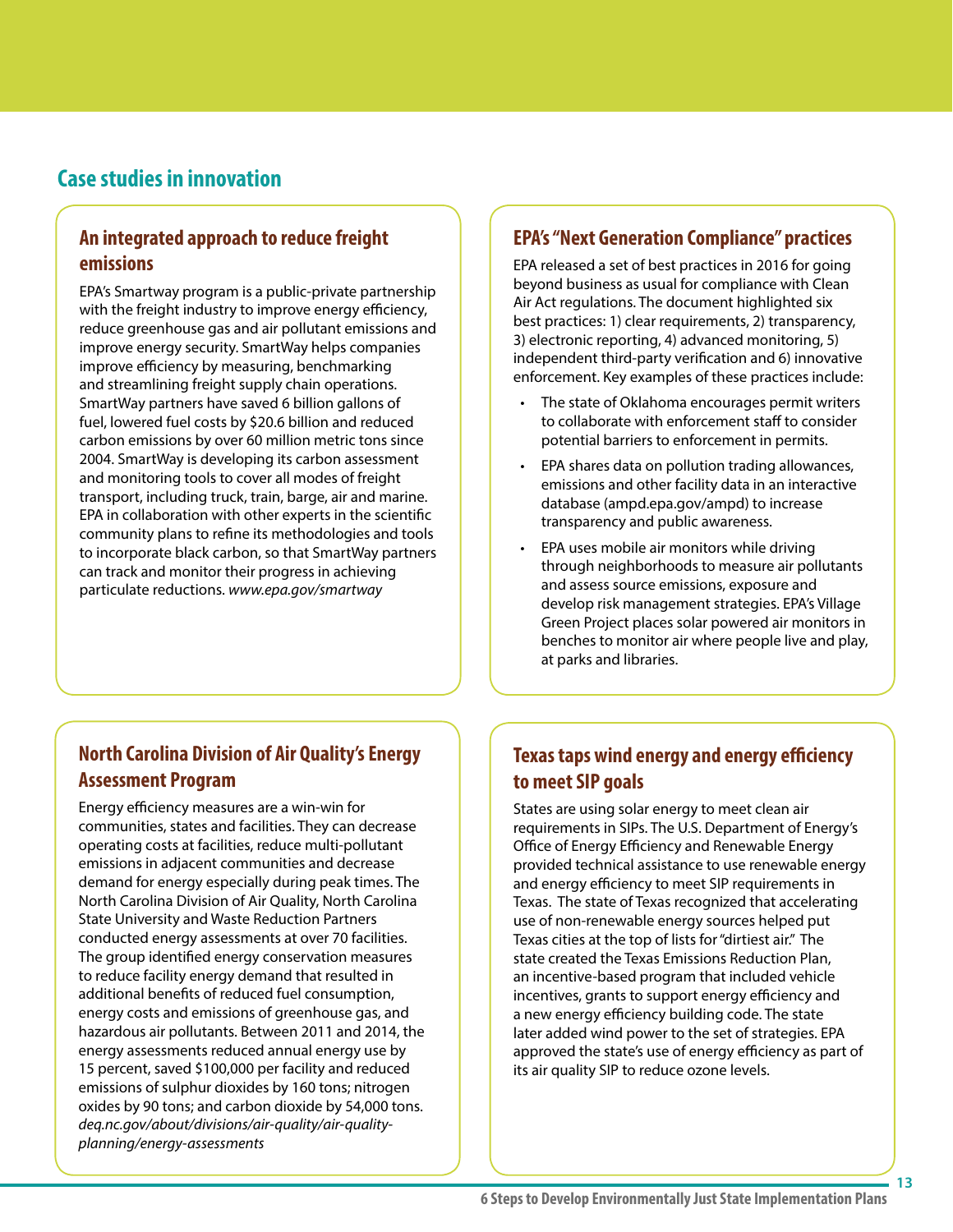## **Integrating EJ into the SIP**

Aligning community needs and air quality impacts to specific components of the SIP will help communities and agencies work better together. During the development of the SIP, EPA and/or state agencies are required to hold public hearings on the draft SIP and to consider any data presented by stakeholders before the SIP is finalized.

The table below illustrates how environmental justice components highlighted throughout this toolkit can be aligned with specific elements of the SIP. Within each SIP element is a set of actions a state could take to address disparities in environmental justice communities. As states engage communities in the SIP process, discussion outcomes may include additional opportunities that could benefit communities and meet standards more efficiently.

## **Recap of environmental justice steps to include in SIP**

- Describe state-wide disparities and prioritized communities.
- Describe the stakeholders involved and community engagement process used.
- Describe the range of strategies considered, evaluation methods utilized and their potential impacts on vulnerable communities.
- Identify the selected strategies.
- Outline implementation roles, resources and timelines.
- Recognize local versus regional impacts.
- Understand and communicate gaps in information.

| <b>SIP Element</b>                 | <b>Potential EJ Component</b>                                     |
|------------------------------------|-------------------------------------------------------------------|
| <b>Emissions Inventories</b>       | Inclusion of minor sources                                        |
|                                    | Role of energy efficiency<br>$\bullet$                            |
|                                    | Multi-pollutant analysis                                          |
|                                    | Life Cycle Analysis (extraction, transport, storage and disposal) |
| <b>Monitoring Network</b>          | <b>Unmonitored Air Analysis</b><br>$\bullet$                      |
|                                    | <b>Regional Collaboration</b>                                     |
|                                    | <b>Community-based Monitoring/Citizen Science</b>                 |
|                                    | <b>Mobile Monitors</b>                                            |
|                                    | <b>Personal Monitors</b>                                          |
| <b>Enforcement and Regulations</b> | Distribution of staff and funding<br>$\bullet$                    |
|                                    | Cultural competence of agency staff                               |
|                                    | Incorporation of community needs and vulnerabilities              |
| Contingency/Emergency              | Trigger actions to protect health                                 |
| Plans                              | Engage with existing social networks                              |
|                                    | Establish a robust emergency notification and evacuation plan     |

**Cleaner Air, Cleaner Communities**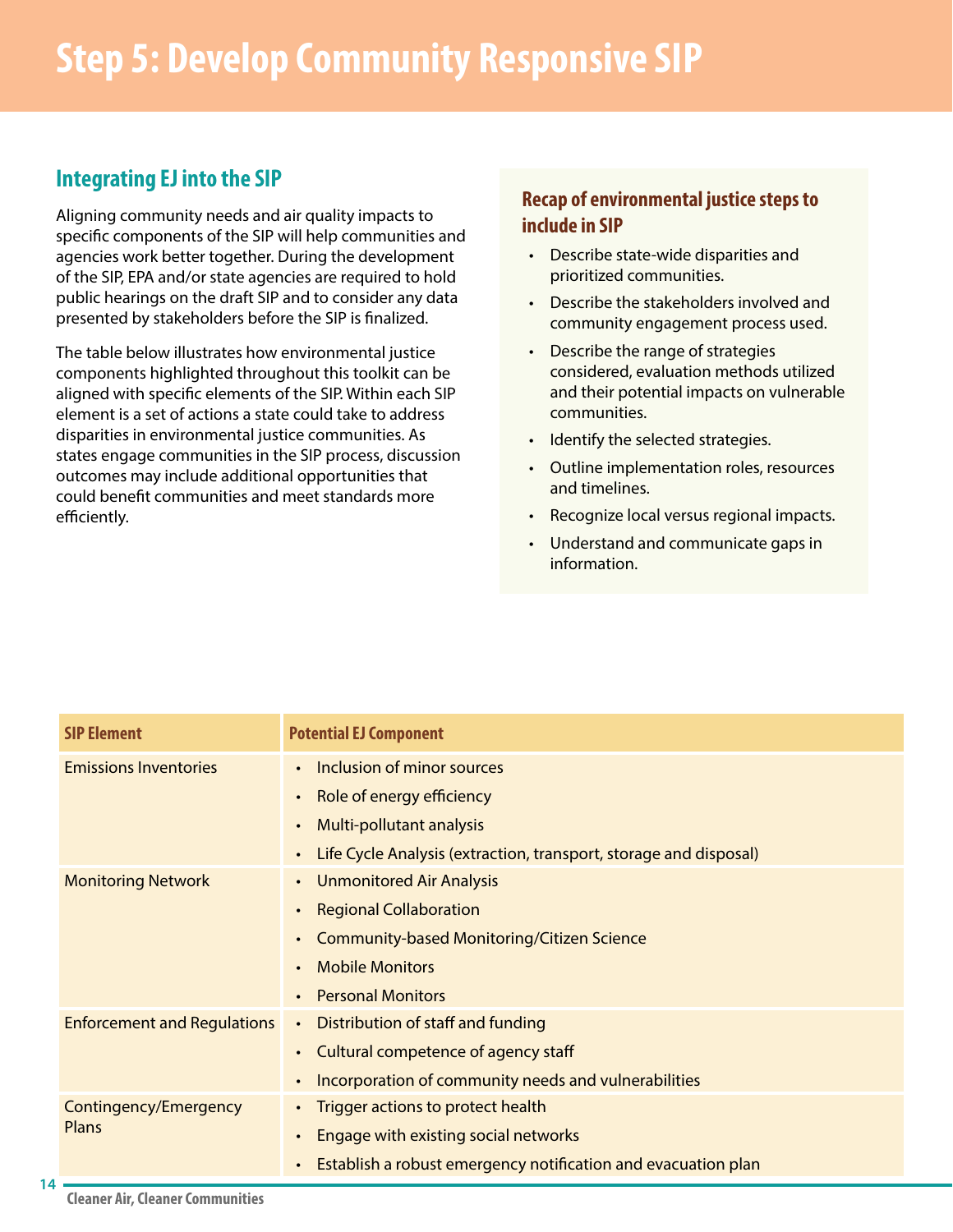## **Leverage points in the compliance process**

*"The EPA believes that states have sufficient flexibility and discretion under the CAA in implementing their attainment strategies to focus resources on controlling those sources of emissions that directly and adversely affect low-income and other at-risk populations."*

Final PM 2.5 State Implementation Rule



## **Indirect source review to manage for smart growth and freight emissions**

According to the Clean Air Act, an indirect source is any "facility, building, structure, installation, real property, road, or highway which attracts, or may attract, mobile sources of pollution." In environmental justice communities, diesel trucks travelling to ports and distribution warehouses, barges and trains may be common sources of air pollution for the people in these communities. Indirect sources also include new developments and emissions from energy use, construction and cars and trucks attracted to these developments from new residents and businesses along roads and highways. Indirect sources are an optional, but important component of SIPs.

In December 2005, the San Joaquin Valley Air Pollution Control Board, in California adopted an indirect source rule (ISR). The San Joaquin Valley's mountain ranges trap air pollutants from major interstate highways in addition to farming, rapid growth and oil and gas wells. The Board proposed an ISR after realizing it would not meet national standards for ozone and particulate matter. The ISR covers nitrogen oxides and particulate matter from residential, commercial and industrial development for ten years after the start of construction. Strategies to reduce emissions often align with smart growth principles and community goals such as improving public transit, walkability and opportunities for affordable housing. The San Joaquin Valley Air Pollution Control Board incorporated the ISR approach into the 2003 Particulate Matter and Extreme Ozone Demonstration Plan. *www.valleyair.org/*

#### **Contingency and accidental release planning**

Environmental justice communities are at the front line of air pollution emissions. When air quality standards are not met or an accident occurs, people living in these communities are more likely to notice the hazards and experience them as adverse health impacts. The Clean Air Act SIP process addresses these issues with requirements for contingency measures and the accidental release prevention rule. Communities play a unique role in sharing first-hand and historical knowledge about prior accidental releases, their impact on the community and the best strategies for reaching community members.

Contingency measures are additional control measures required if facilities or areas are not meeting air pollution standards. These measures are required to be in the SIP along with levels of air pollution that trigger the use of contingency measures and a timeline for implementation. The goal of the accidental release prevention and risk management plan rule is to prevent serious chemical accidents that have the potential to affect public health and the environment. Within Risk Management Plans (RMPs), facilities must identify hazardous chemicals likely to be part of a release, design and maintain the facility to prevent accidents and minimize the impacts of releases to communities. The RMP is required to include a prevention program, training for employees and procedures for notifying the public. *www.epa.gov/emergency-response*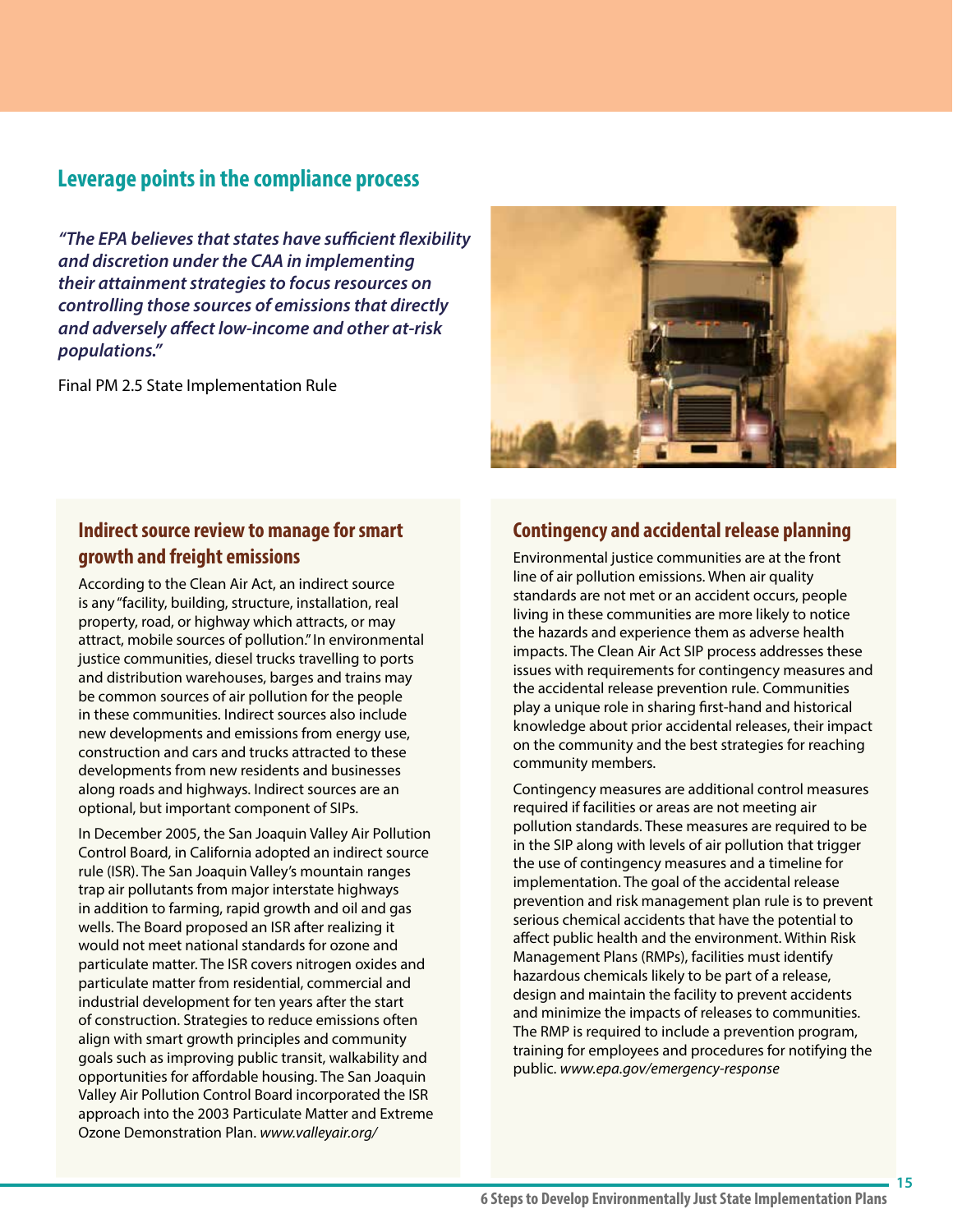## **Keeping your stakeholders engaged**

Once the SIP is approved by EPA, the real work begins to implement and track the status of strategies and whether they are on track to achieve the SIP goals. During this step, agencies can build on relationships and trust established during the development of the SIP to support implementation, conduct outreach, partner on grants and help monitor progress. Maintaining the momentum through ongoing collaboration will contribute to a successful clean air program. States can continue to work with the stakeholders to prioritize implementation actions and build trust by creating a consistent and transparent system for tracking progress. For instance, nationally 20 percent of permits for major sources of pollution are backlogged and only 38 percent of facilities in states have had full compliance evaluations. An engaged community can help advocate for more resources and political support to address these barriers to achieving SIP compliance.

Strategies and tools for tracking progress could be developed and decided on with the input of stakeholders. States can identify communications strategies for regular updates with stakeholders. One approach is to develop a report card that includes emissions of air pollutants, socioeconomic indicators and stakeholder engagement progress. The report card could be supported by an in-depth description of each performance metric, gaps and strategies to address deficits in meeting air pollution and community goals. Another example is the Star Community Rating System which can be used to track changes in community concerns and is built around eight goals and objectives, including built environment, climate and energy, economy and jobs, education, arts and community, equity and empowerment, health and safety, natural systems, and innovation and process.

### **Report Cards**

Report cards provide a simple and easy way to understand a visual summary of the status of air quality in the state or region. For example, the University of Maryland Center for Environmental Science created an annual report card for water quality in the Chesapeake Bay. The report card includes a series of indicators that track water quality trends using best available science. Community members and local, state and federal agencies use the report card to prioritize advocacy, funding, monitoring and future restoration projects, all characteristics that are transferable to an air quality report card. *ecoreportcard.org/report-cards/chesapeakebay* 

Bay Health Index 2013



*(Source: University of Maryland Center for Environmental Science)*

**16**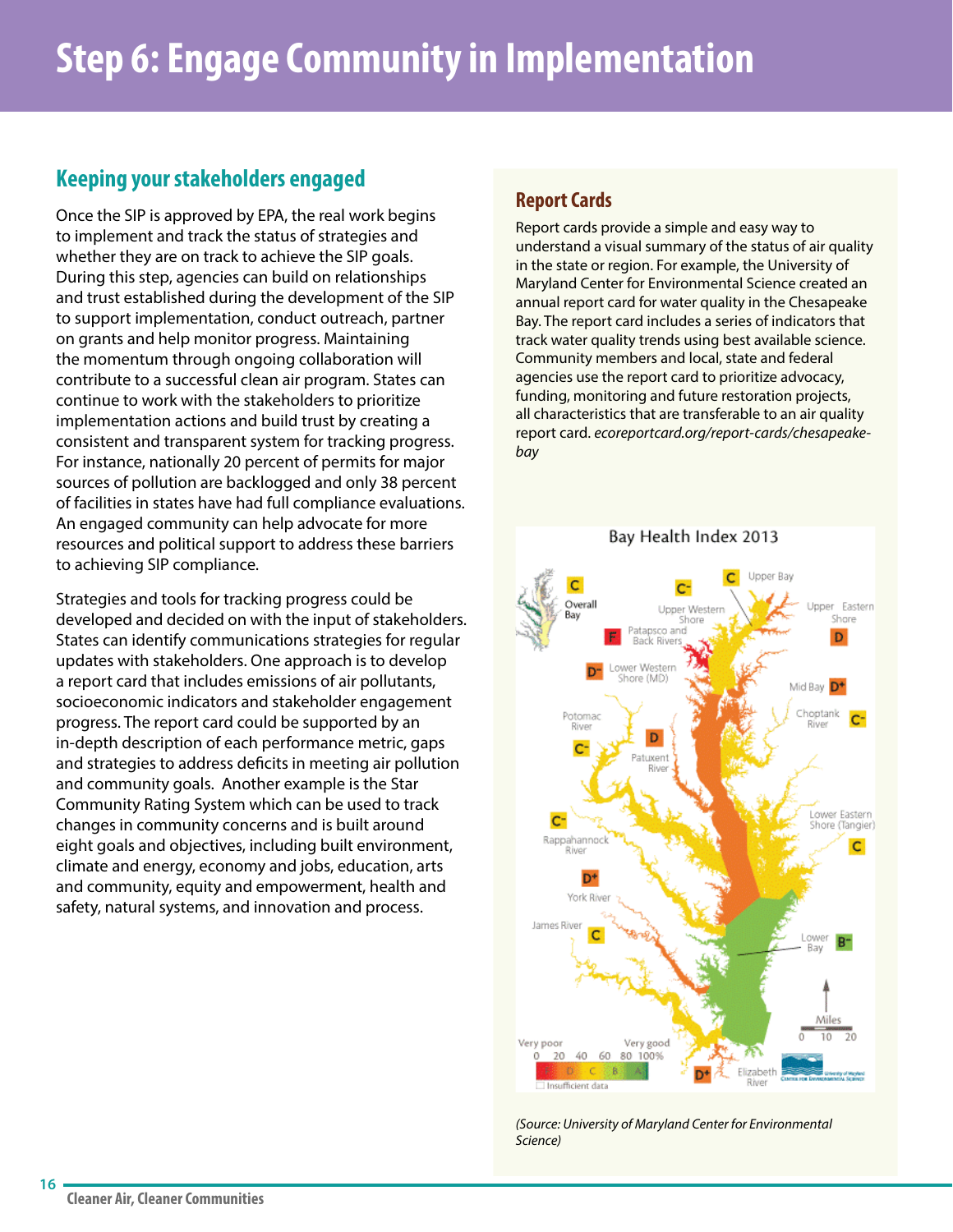## **During the development of evaluation tools or programs, consider:**

- What indicators will signify "success"?
- How measures of success will be assessed?
- How the group will make sense of the results (e.g., how data will be analyzed; how those affected will be involved in interpreting the information)?
- How the information will be used to improve the SIP update?

#### **Does your plan?**

- **□** Identify a clear, meaningful role for communities?
- **□** Include community-based guidance?
- **□** Support participatory and community-informed budgeting and local hiring principles?
- **□** Highlight and utilize citizen monitoring and enforcement?
- **□** Engage universities or other third-party in tracking progress to increase transparency and accountability?
- **□** Include easy to understand tools for tracking and communicating progress?

#### **Invest in Cultural Training**

Unconscious bias may influence agency policy and implementation. For example, in some parts of the country, land-use and zoning decisions have been based on racial segregation, and positioned industrial facilities, landfills, train routes, transportation corridors and other environmentally noxious facilities near African American and low-income communities. This practice, known as 'expulsive zoning,' is the historical basis for modern-day siting of many environmentally noxious facilities. Unconscious bias may create barriers to improving, modifying or restructuring programs and policies in ways that are intended to distribute benefits and burdens equitably. It may also influence the everyday practical interpretation of policy and its implementation. Unconscious bias among agency staff and decision-makers can be addressed via Building Cultural Competence training. Portland's Department of Environmental Quality (DEQ) has taken the initiative to do the following for all permitting programs:

- Maintain an online training on environmental justice that is available to all employees.
- Strongly encourage all managers and staff whose primary work responsibilities include permitting or field work to complete the online environmental justice training.
- Provide all DEQ employees opportunities to access training in cultural competency and understanding implicit cultural bias.
- Provide all DEQ employees opportunities to access training about DEQ's tool to evaluate demographic indicators for prioritizing work and engaging communities.

#### **Global Community Monitor: Community monitoring to support regulatory decisions**

Tracking the emissions of air pollutants in each neighborhood can shed light on community exposures and health status. However, many state air quality monitoring stations do not provide sufficient coverage to evaluate neighborhood-level trends in emissions. Although community members often have first-hand knowledge of when emissions are likely to occur and can help monitor these pollutants during accidental releases, federal and state agencies often hesitate to use citizen information due to concerns with data quality and reliability of the collection process.

To overcome this issue, some communities have developed data quality assurance plans that are approved by government agencies and include specific monitoring protocols and equipment. To facilitate such an effort, Global Community Monitor developed the Bucket Brigade program to train refinery community residents in how to reduce the impacts of fossil fuel industry pollution on their health and the environment. Through the Bucket Brigade program, Global Community Monitor has developed agency-approved protocols and helped communities monitor neighborhood-level emissions from diesel exhaust, oil and gas refineries and hydraulic fracturing. *www.gcmonitor.org*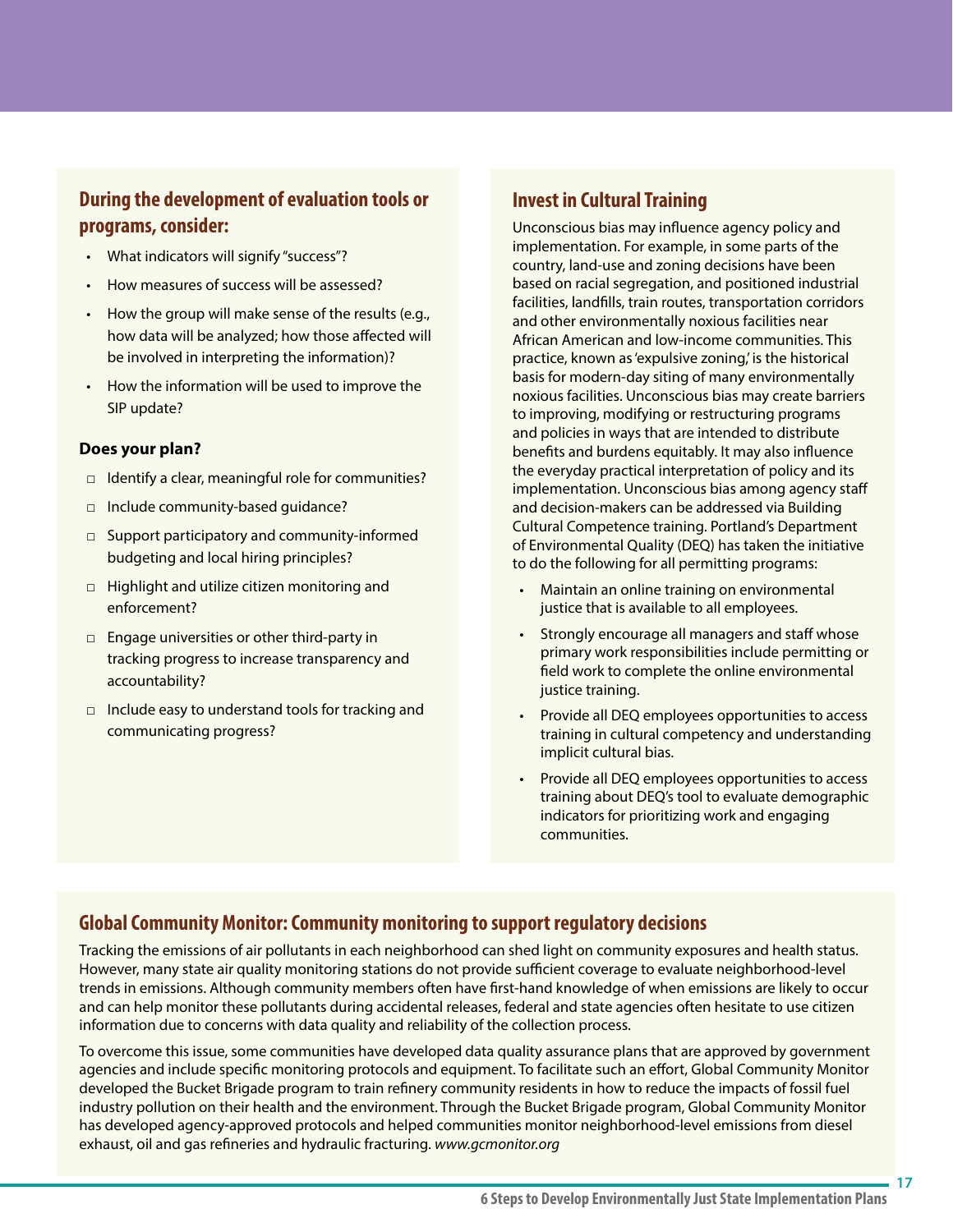## **Summary and Additional Resources**

## **Summary**

Clean Air Act SIPs provide an opportunity to meaningfully engage communities and build a SIP that will improve air quality, address environmental justice and other community concerns, improve health in areas most affected and ensure that solutions to air pollution, including both controls and clean energy opportunities, are placed where the need is highest.

Guided by the six steps in this tool, state agencies can increase interagency collaboration and build trust with the community. By addressing multiple needs and benefits concurrently, states can also be more cost effective in programs to reduce air pollution, providing an opportunity for enhancements beyond their existing plans.

## **Key resources**

Association of Air Pollution Control Agencies. 2017. The Greatest Story Seldom Told Profiles and Success Stories in Air Pollution Control. 48 pp.

Clean Air Act Advisory Committee. 2011. Moving Towards Multi-Air Pollutant Reduction Strategies in Major U.S. Industry Sectors. Final 76 pp.

E. Massetti, M. A. Brown, M. Lapsa, I. Sharma, J. Bradbury, C. Cunliff and L.Yufei. 2017. Environmental Quality and the U.S. Power Sector: Air Quality, Water Quality, Land Use and Environmental Justice.

D. Jacobson, P. O'Connor, C. High and J. Brown. 2006. Final Report on the Clean Energy/ Air Quality Integration Initiative Pilot. Project of the U.S. Department of Energy's Mid-Atlantic Regional Office. 138 pp.

J. J. Scruggs, R. Navarra and S.W. Tack. 2016. Meaningful Community Engagement in the Clean Power Plan. 32 pp.

U.S. EPA. 2015. Guidance on Considering Environmental Justice During the Development of Regulatory Actions. 56 pp.

U.S. EPA. Pollution Prevention. https://www.epa.gov/p2/

Zero Waste Network. Pollution Prevention. Success Story Database. http://www.zerowastenetwork.org/success/



## **Beyond SIP requirements to health-based clean air policies in Oregon**

States can go beyond the requirements of the Clean Air Act. In 2016, the State of Oregon launched Clean Air Oregon to do just this. The Oregon Health Authority (OHA) and the Department of Environmental Quality (DEQ) are partnering to create health-based air quality regulations for stationary industrial facilities. The program would require facilities to regularly report emissions on approximately 660 toxic air pollutants and permitting for 225 pollutants from this list.

The proposed framework for Cleaner Air Oregon's health-risk based permitting program includes requirements for cumulative risk assessments of multiple pollutants from a single facility and cumulative risk assessments from multiple facilities near each other. The framework includes an extensive community engagement approach that includes requiring all facilities with health risks greater than allowable to develop community engagement plans that include identifying and engaging community groups and potentially sensitive people. Facilities would also be required to tailor engagement efforts to the identified groups including creating a complaint line, a community advisory committee, notification of potential health risks, provide input to risk reduction plans.

*cleanerair. oregon.gov/about/*



**18**

**Environmental Justice** Leadership Forum **CLIMATE CHANGE** 

*This guidance document was developed for the Environmental Justice Leadership Forum on Climate Change by Skeo.*

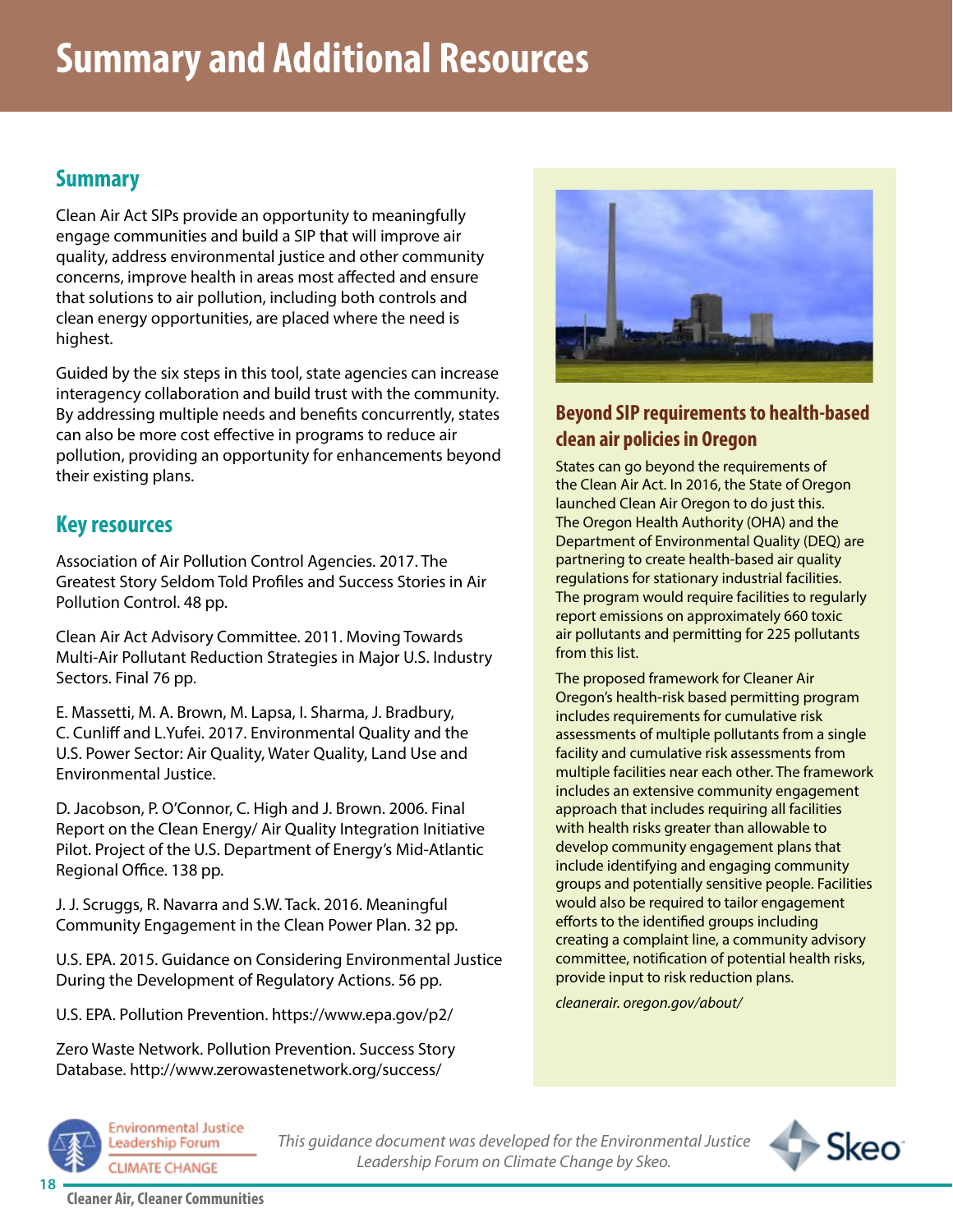